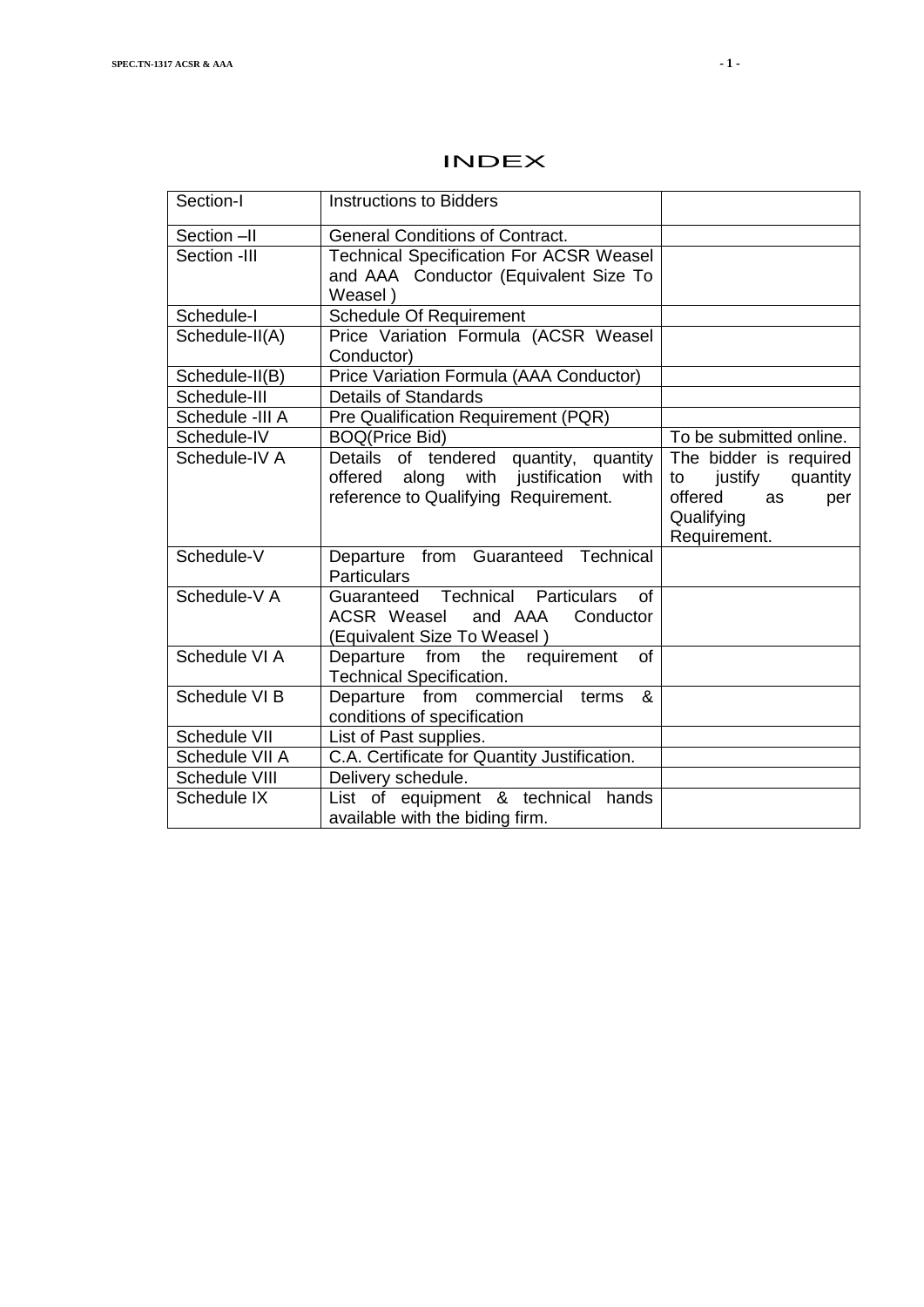# **JODHPUR VIDYUT VITARAN NIGAM LIMITED (MATERIAL MANAGEMENT & CONTRACT) NEW POWER HOUSE, INDUSTRIAL AREA, JODHPUR -342003**

**TELEPHONE: 0291-2742223 TELE FAX: 0291-2746539**

# **TENDER DOCUMENTS FOR PURCHASE OF ACSR WEASEL AND AAA CONDUCTOR(EQUVALENT SIZE TO WESAEL) AGAINST SPECIFICATION NO. JdVVNL/SE(MM&C)/EIIAII/TN-1317**

---------------------------------------------------------------------------------------------------

| S.No.        | <b>Name of Item</b>                                                |   |                    | <b>Quantity (Approx)</b>                         |
|--------------|--------------------------------------------------------------------|---|--------------------|--------------------------------------------------|
| $\mathbf{1}$ | <b>ACSR Weasel Conductor</b>                                       |   |                    | 18,510 Kms.                                      |
| $\mathbf{2}$ | AAA Conductor (Equivalent size of ACSR Weasel)                     |   |                    | 7,933 Kms.                                       |
|              | LAST DATE AND TIME FOR :<br>DOWNLOAD OF BID<br><b>DOCUMENT</b>     |   |                    | 06.04.2017 UPTO 6:00 P.M.                        |
|              | LAST DATE AND TIME FOR :<br>SUBMISSION OF BID<br>DOCUMENT (Online) |   |                    | 07.04.2017 UPTO 12:00 P.M.                       |
|              | DATE AND TIME OF<br>OPENING OF BID                                 |   |                    | 07.04.2017 AT 3:00 P.M.                          |
|              | <b>EARNEST MONEY TO BE</b><br><b>DEPOSITED</b>                     |   |                    | Rs.5,00,000/-(Rs. Five Lakhs)                    |
|              | <b>VENDOR REGISTRATION</b><br><b>CLASS</b>                         | ÷ | "A "               |                                                  |
|              | COST OF THE<br><b>SPECIFICATION</b>                                |   |                    | RS.2500.00(non refundable)                       |
|              | <b>TENDER PROCESSING</b><br>FEE.                                   |   |                    | RS.1000.00 (non refundable)                      |
|              | <b>VALIDITY</b>                                                    |   | DATE OF OPENING OF | 120 DAYS FROM THE NEXT<br>TECHNO-COMMERCIAL BID. |

**Note:-** The bidders, in their own interest are requested to read very carefully Section-I (Instruction to Bidders), Section-II (General Condition of Contract) & Section-III (Technical Specification) before filling the bid. The Bid documents can be downloaded from website of Jodhpur Discom [www.jdvvnl.com,](http://www.jdvvnl.com/) [http:eproc.rajasthan.gov.in](Specs%20Section-III%20.doc) & [www.sppp.rajasthan.gov.in](http://www.sppp.rajasthan.gov.in/) and can be uploaded on the website [http:eproc.rajasthan.gov.in.](file:\\192.168.16.65\sk%20bhati%20sir\d\S%20K%20Bhati%20c%20drive\ss\SKB\Bhati-08\TN-937%20Onwards%20(2013-14)\TN-943%2033%20KV%20Pin%20Insulator\Specs%20Section-III%20.doc) No hard copy of the bidding documents will be provided to the bidders through this office. In case of any discrepancy found in the bidding documents downloaded from the website and appended with the bid (as a bid document) and the original copy of such document available in the office of Superintending Engineer (MM&C), Jodhpur Discom, Jodhpur then the copy available with Superintending Engineer (MM&C), Jodhpur Discom, Jodhpur will be considered as final document for all purposes. The scheduled date and time to deposit the cost of Bid document, EMD or Valid Vendor Registration Certificate (if applicable) and furnishing of tender processing fee, be as stated / mentioned in published Notice Inviting Tender / tender document i.e cost of Bid document and EMD in favour of Sr. Accounts Officer (Cash & CPC), JdVVNL, Jodhpur payable at Jodhpur and Processing Fee in favour of The Managing Director RISL, Jaipur payable at Jaipur.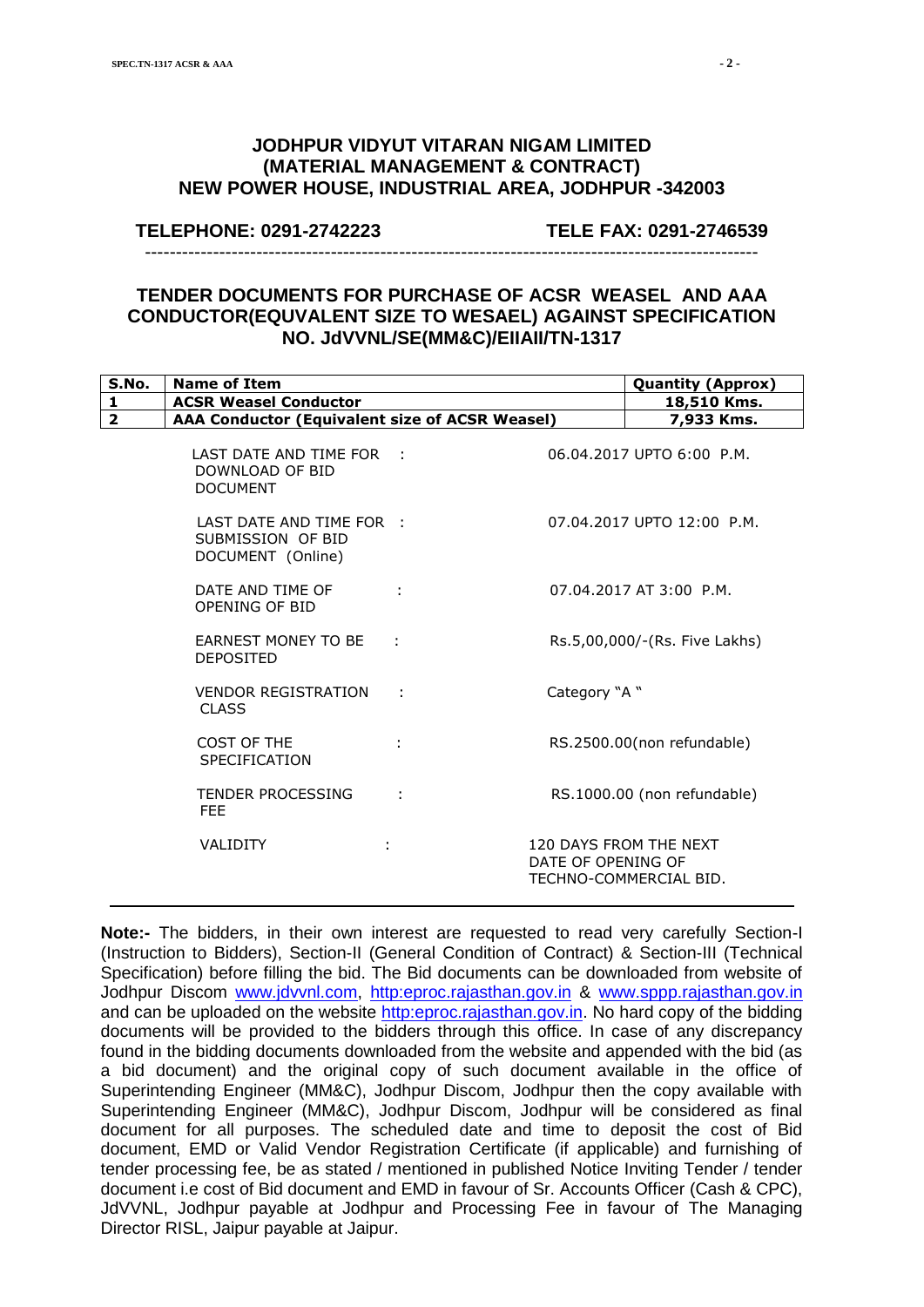#### **SECTION-III --------------------**

#### **TECHNICAL SPECIFICATION FOR ACSR WEASEL AND AAA CONDUCTOR (EQUIVALENT TO WEASEL) AGAINST TN-1317** -----------------------------------------------------------------------------------------------------------

#### **1. SCOPE**

- 1.1 This section provides for manufacture, testing before **dispatch, supply and delivery anywhere in the stores of JDVVNL**F.O.R Destination of Aluminum Conductor, Galvanized Steel reinforced (ACSR) and all Aluminum Alloy Conductor (AAAC) for satisfactory operation in various lines and sub-stations. The conductor should conform to latest IS. The requirement of various type of Conductor shall be as per Schedule of Requirement Annexed with this Section at Schedule-I. It may be noted that the requirement indicated in the Schedule is tentative and may vary at the time of placement of order.
- 1.2 Aluminum Conductor with galvanized Steel re-enforcement shall be conforming to IS: 398(Pt.2)/1996 and All Aluminum Alloy Conductor conforming to IS-398 (Part.4)/1994 with latest amendments if any, supplied on non returnable strong wooden drums generally conforming to IS: 1778/1981 (Latest).

**The bidders should be a manufacturer of offered Conductor. The Offers from sole selling agents / authorized dealer shall not be entertained. The firms (manufacturers) must posses valid ISI License for the offered Conductor. The technical bid of the bidders shall be considered for opening in absence of nonfurnishing of above required ISI License along with the bid. However, price bid of the responsive bidders shall only be opened if bidder furnishes above required ISI License up to the official working hours of one working day prior to the scheduled / notified date of opening of price bid, failing which price bid of the bidder shall not be opened. The bids from trading firms shall not be considered.**

| S. No. | <b>Particulars</b>                                       | Value         |
|--------|----------------------------------------------------------|---------------|
| 1.     | Peak ambient temperature in shade                        | 50 deg C      |
| 2.     | Maximum average ambient temperature in a 24 hours period | 40 deg $C$    |
|        | in shade                                                 |               |
| 3.     | Min. ambient air temperature in shade                    | $(-)$ 5 deg.C |
| 4.     | Maximum temperature attainable by an object exposed to   | $60$ deg. $C$ |
|        | sun.                                                     |               |
| 5.     | Maximum relative humidity                                | 100%          |
| 6.     | Average number of thunderstorms days per annum           | 40            |
| 7.     | Average number of rainy days per annum                   | 100           |
| 8.     | Average annual rainfall                                  | 10 to 100 cm  |
| 9.     | Number of months of tropical Monsoon conditions          | 4 months      |
| 10.    | Maximum wind pressure                                    | 100 Kg/sq mtr |
| 11.    | Altitude not exceeding                                   | 1000 M        |

#### 2. **CLIMATIC CONDITIONS:**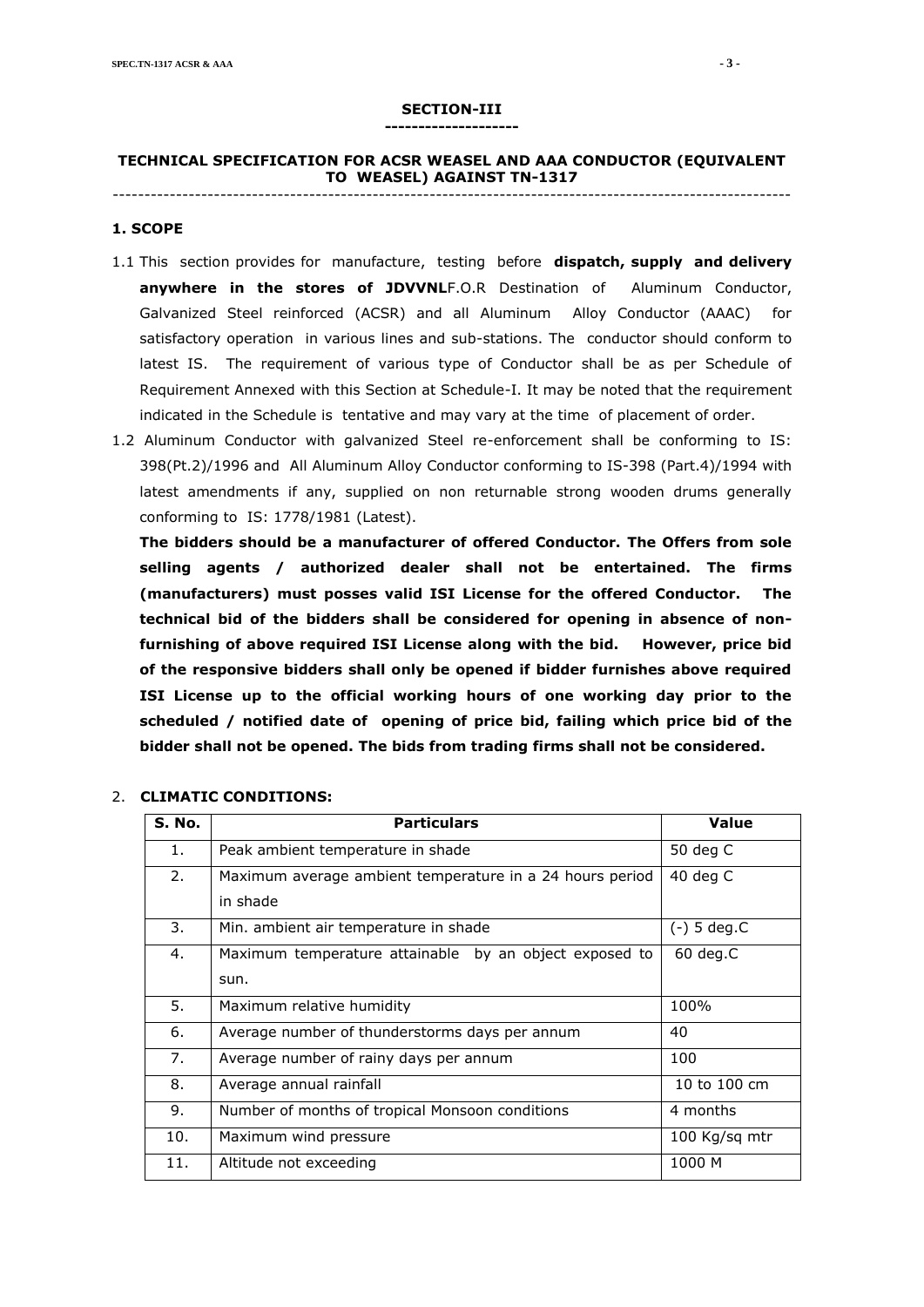#### 3. **GENERAL TECHNICAL REQUIREMENT OF ACSR CONDUCTORS**:

The technical particulars shall be furnished strictly in the Performa attached at Schedule-V-A of this specification. The specific values must be indicated against each column and no 'dash'. 'dot', 'blank' or as per IS word should be indicated in this schedule. The technical suitability shall be adjudged from the values furnished in the clause 3.2 "PRINCIPAL PARAMETERS".

The ACSR conductor shall comply in all respect with IS: 398(Part.2)/1996 with latest amendment, if any from the date of its applicability. Any departure from the strandard be indicated in Schedule-III.

#### 3.1 **MATERIAL**

The material offered shall be of the best quality and workmanship. The conductor shall be constructed from hard drawn aluminum and galvanized steel wires which have the mechanical and electrical properties specified in Tables 1 & 2 of IS:398(Part.2)/1996 with latest amendment, if any, The Zinc coating on the galvanized steel wires may be applied in accordance with IS:4826/1979 with latest amendment if any. The EC Grade Aluminum rods for use in the manufacture of Aluminum Wires shall conform to IS:5484/1978 amended up to date. The zinc used for galvanizing shall be Electro type High Grade Zinc not less than 99.95 percent purity. It shall conform to and satisfy all the requirements of IS:209/1992 amended up to date. Galvanized Steel Wire should comply mechanical properties as per Table 2 of IS:398 (Part.2)/1996 amended up to date. The chemical composition is as per Annexure-C of IS:398 (Part.2)/1996 amended up to date.

#### 3.2 **PRINCIPAL PARAMETERS**:

The details of ACSR Conductor are tabulated below:-

| <b>PARTICULAR</b>                                         | <b>ACSR Weasel</b>            |
|-----------------------------------------------------------|-------------------------------|
| Stranding and<br>a)<br>wire diameter (mm)                 | $6/2.59$ Al.<br>$1/$ 2.59 St. |
| b) Number of strands<br>Central Steel wire<br>Aluminum    | 1<br>6                        |
| c) Sectional area of Aluminum (Sq. mm)                    | 31.61                         |
| d) Total Sectional area (Sq. mm)                          | 36.88                         |
| e) Overall diameter (mm) (Approx.)                        | 7.77                          |
| f) Weight (Kg/Km) (Approx.)                               | 128.00                        |
| g) Calculated max. DC resistance at 20 Deg. C (Ohm./ Km.) | 0.9289                        |
| h) Approx. calculated breaking load (KN)                  | 11.12                         |
| i) Modulus of elasticity (GN/Sq. meter)                   | 79                            |
| j) Coefficient of liner Expansion per deg C.              | $19.1 \times 10^{-6}$         |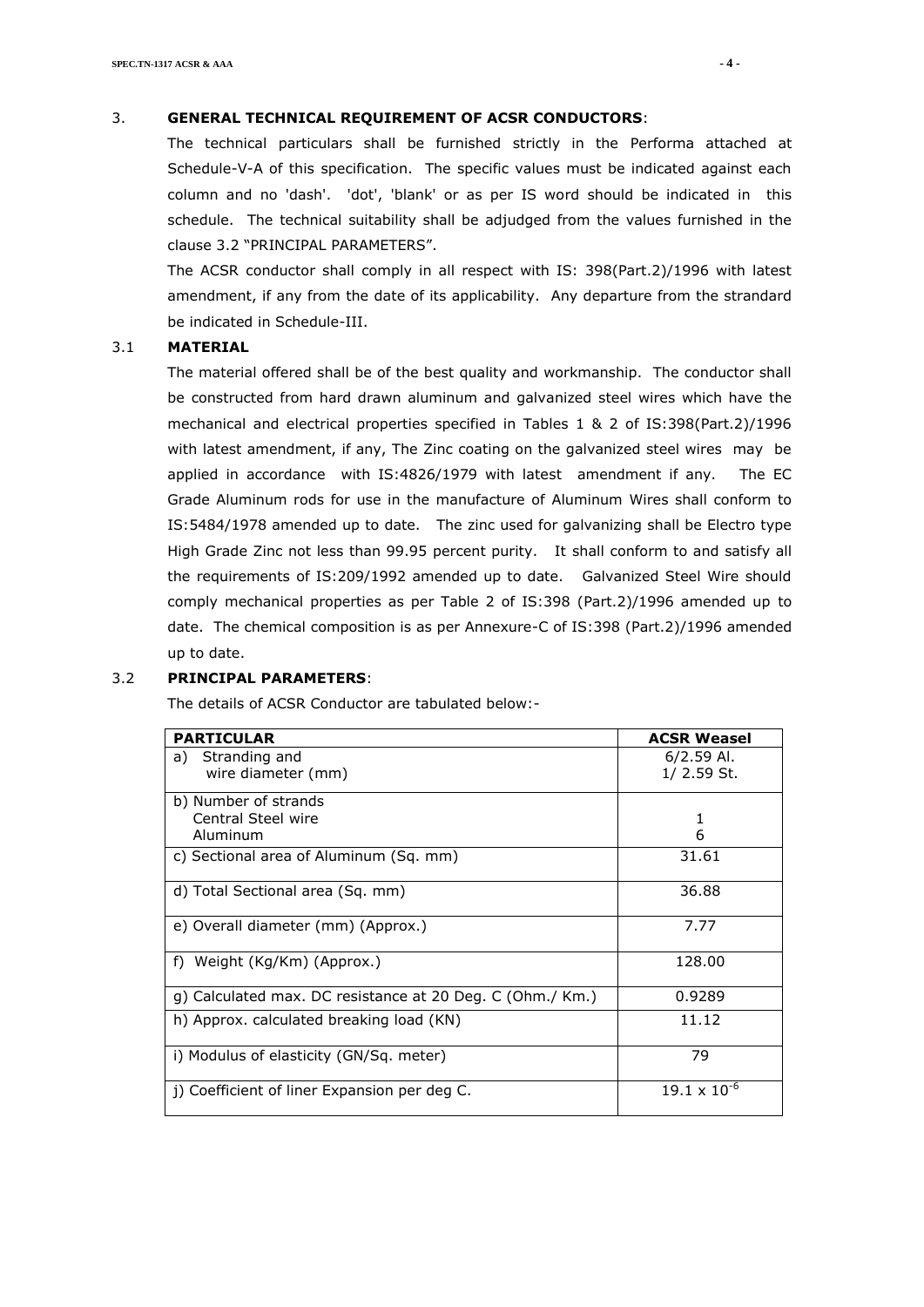3.3 The details of aluminum strands are as follows:

| <b>PARTICULAR</b>                                        | <b>ACSR Weasel</b>   |
|----------------------------------------------------------|----------------------|
| a) Min. Breaking load of strand before stranding (KN)    | 0.89                 |
| b) Min. Breaking load of strand after stranding (KN)     | 0.85                 |
| c) Max. D.C. Resistance of strand at 20 Deg. C (ohm/Km.) | 5.490                |
| d) Diameter mm<br>Nominal<br>Minimum<br>Maximum          | 2.59<br>2.56<br>2.62 |
| e) Mass (Kg/Km.)                                         | 14.24                |

3.4 The details of steel strands are as follows:

| <b>PARATICULAR</b>                                       | <b>ACSR Weasel</b>                            |
|----------------------------------------------------------|-----------------------------------------------|
| i) Min. Breaking load of strand before stranding (KN)    | 6.92                                          |
| ii) Min. Breaking load of strand after stranding (KN)    | 6.57                                          |
| iii) Diameter mm<br>Nominal<br>a)<br>Max./Min<br>þ`      | 2.59<br>2.64/2.54                             |
| iv) Zinc coating testing                                 | 2 dips of 1 min. each<br>& 1 dip. of 1/2 min. |
| v) Min. weight of zinc coating GM/ Sg. Mtr.              | 218.50                                        |
| vi) Mass of strand at normal diameter of strand(Kg./Km.) | 41.09                                         |

## 3.5 **Tolerance on normal sizes**:

The tolerance in diameter of aluminum wires and steel wire used in the manufacture of ACSR shall be allowed as per IS: 398/ (Part-2) /1996 amended up to date.

## 3.6 **Stranding :**

- 3.6.1 The wires used in the construction of a galvanized steel reinforced aluminum conductor shall before stranding, satisfy all the relevant requirements of this specification and relevant IS.
- 3.6.2 The lay ratio of the different layers shall be within the limits given:

| S. No. | <b>Particulars</b>                                                              | <b>ACSR</b><br><b>WEASEL</b> |
|--------|---------------------------------------------------------------------------------|------------------------------|
| 1      | Number of wires:<br>a) Aluminum<br>b) Steel                                     | 6                            |
| 2      | Ratio of aluminum Wire dia-meter to<br>Steel wire dia-meter                     |                              |
| 3      | Lay ratio for aluminum Wires (Outer most<br>layer):<br>a) Minimum<br>b) Maximum | 10<br>14                     |
| 4.     | Lay ratio for steel core (6 wire layer)<br>a)Minimum<br>a) Maximum              |                              |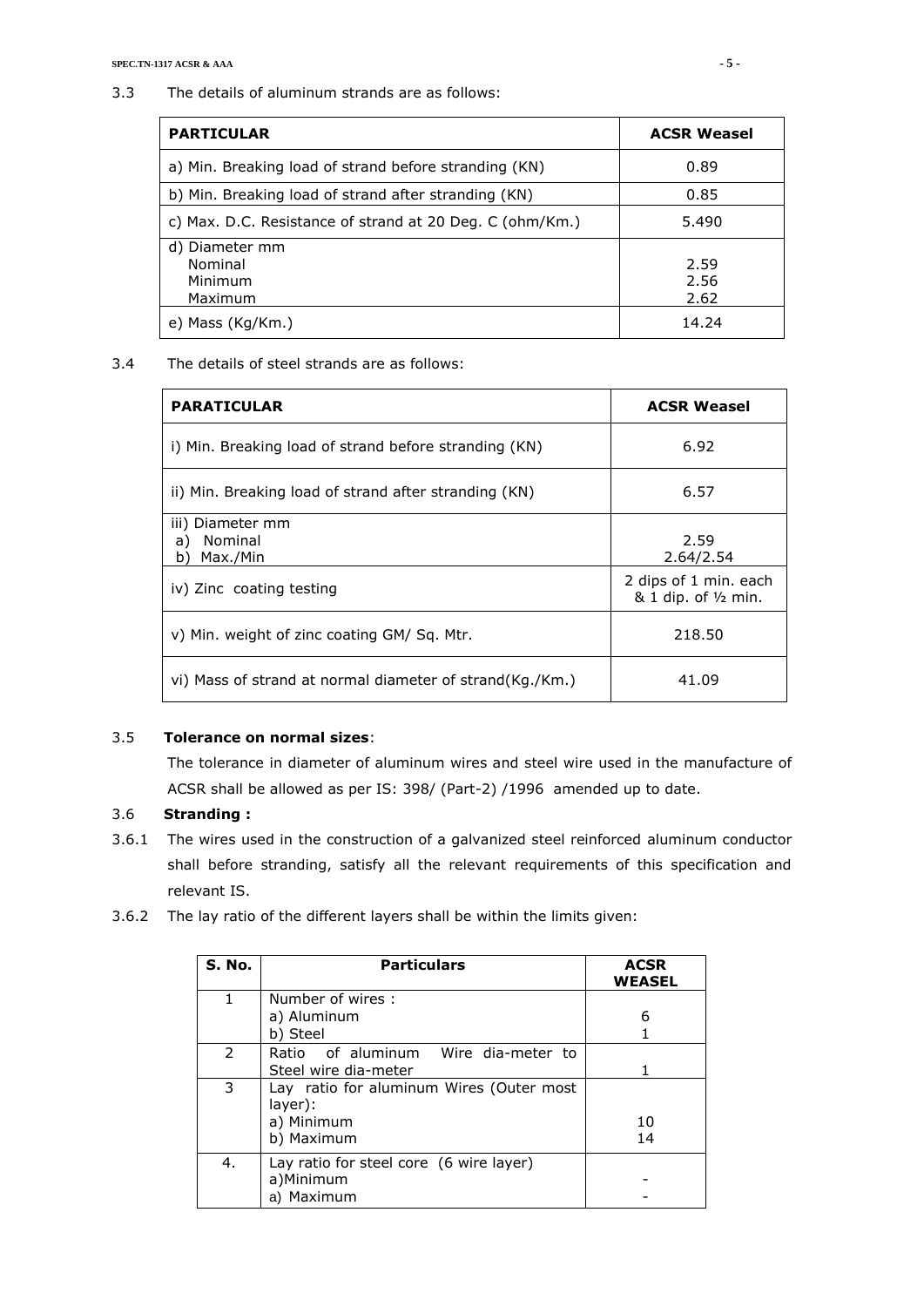**NOTE:** For the purpose of calculation, the mean lay ratio shall be taken as the arithmetic mean of the relevant minimum and maximum value given in this table.

## **4.0 GENERAL TECHNICAL REQUIREMENT OF AAA CONDUCTOR:**

The technical particulars shall be furnished strictly in the Performa attached at Schedule-V-B of this specification. The specific values must be indicated against each column and no 'dash'. 'dot', 'blank' or as per IS word should be indicated in this schedule. The technical suitability shall be adjudged from the values furnished in the clause 4.2 "PRINCIPAL PARAMETERS".

The AAA conductor shall comply in all respect with IS: 398(Part.4)/1994 with latest amendment, if any from the date of its applicability.

## **4.1 MATERIAL :**

Material offered shall be of the best quality & workmanship. The wires shall be of heat treated aluminum, magnesium Silicon Alloy having a composition appropriate to the mechanical & electrical properties specified in Table 1 of IS – 398 (Part-4) / 1994 with latest version if any.

## 4.2 **PRINCIPAL PARAMETERS:**

The details of AAA Stranded Conductor are tabulated below:

| S. No. | <b>Particulars</b>                        | <b>AAA Conductor</b><br>(Equivalent size of<br><b>ACSR Weasel)</b> |
|--------|-------------------------------------------|--------------------------------------------------------------------|
| 1.     | Nominal Aluminum Alloy Area               | 34 Sq. mm                                                          |
| 2.     | Stranding and Wire dia                    | $7/2.50$ mm                                                        |
| 3.     | Cross Sectional Area of Conductor         | 34.36 Sq. mm                                                       |
| 4.     | Approximate overall Dia                   | $7.50$ mm                                                          |
| 5.     | Approximate Mass                          | 94.00 Kg. / Km.                                                    |
| 6.     | Calculated Resistance at 20 Deg. C (Max.) | 0.990 Ohms/Km.                                                     |
| 7.     | Approximate Breaking Load                 | 10.11 KN                                                           |

# 4.3 **The properties of Aluminum Alloy Wires to be used in the construction of the stranded conductor shall be as follows:**

| S. No. | <b>Particulars</b>                                           | AAA Conductor (Equivalent<br>size of ACSR Weasel) |
|--------|--------------------------------------------------------------|---------------------------------------------------|
| 1.     | Dia Meter<br>Nominal<br>a)<br>b)<br>Minimum<br>Maximum<br>c) | $2.50$ mm<br>2.47 mm<br>$2.53$ mm                 |
| 2.     | Cross Sectional Area of nominal dia wire                     | 4.909 Sq. mm                                      |
| 3.     | Mass                                                         | 13.25 Kg./Km.                                     |
| 4.     | Minimum Breaking Load after stranding                        | 1.44 KN                                           |
| 5.     | Resistance at 20 Deg. C (Max.)                               | 6.845 Ohm/Km.                                     |

## **4.4 TOLERANCES ON NORMAL SIZES:**

A tolerance of +/- 1% shall be permitted on the nominal diameter specified in Table 1 of IS-398 (Part-4)/1994 with latest version if any.

## **4.5 STRANDING**

4.5.1 The wires used in the construction of stranded AAA Conductor shall before and after stranding satisfy all the relevant requirement of IS-398 (Part-4)/1994 with latest version if any.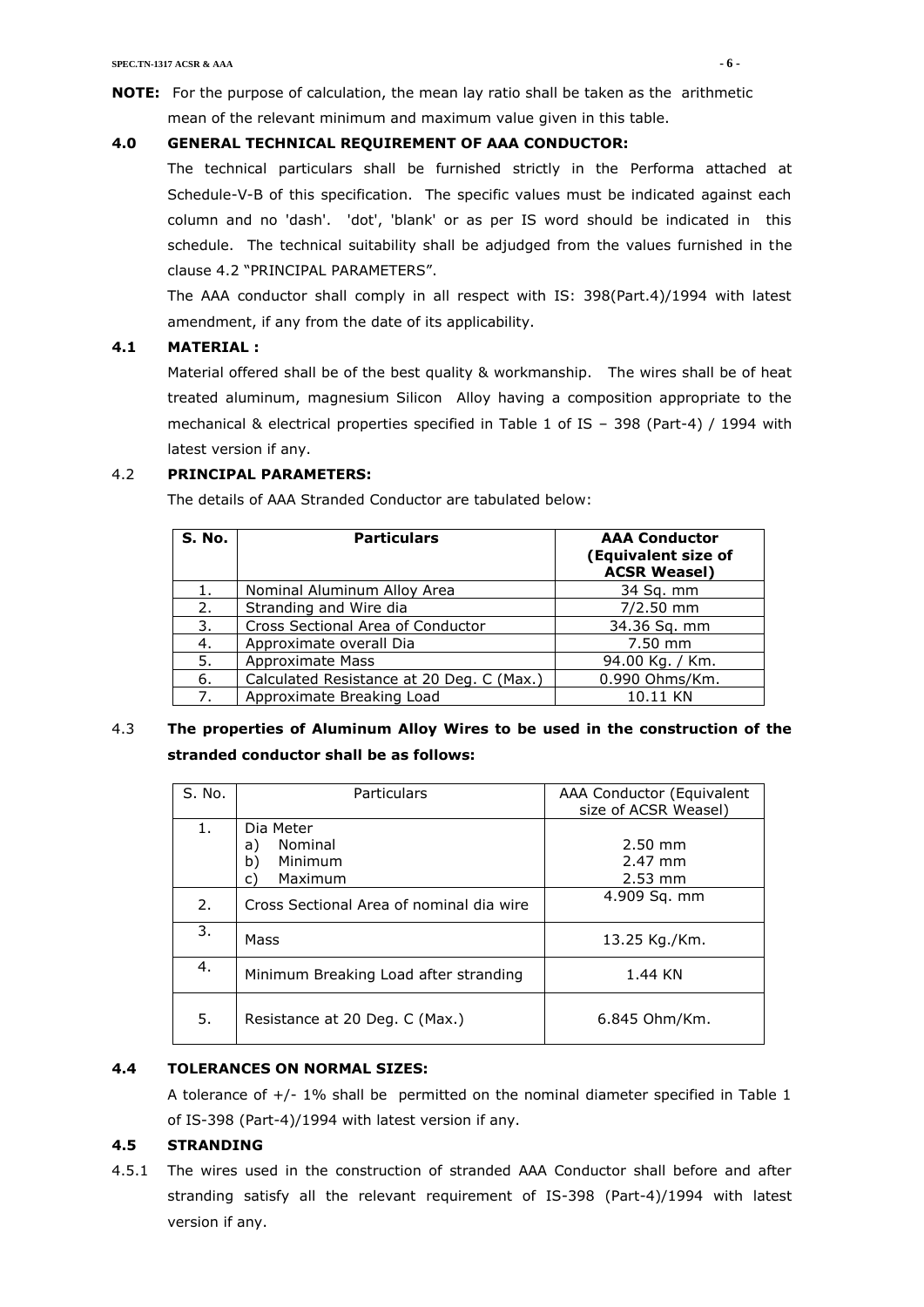| Number of Wires in AAA Conductor |         | ∟av Ratio |
|----------------------------------|---------|-----------|
|                                  | Minimum | Maximum   |
|                                  |         | 4         |

The outer layer shall be right handed. The wires in each layer shall be evenly and closely stranded.

## **5. TESTS (FOR ACSR CONDUCTOR):**

**TESTS BEFORE DESPATCH**: The ACSR Conductor shall be subjected at manufacturer's works before dispatch, to the tests mentioned here-under as per IS: 398 (Part-2)/1996 with latest amended.

### **5.1 ROUTINE TESTS:**

The following tests shall be conducted before and after stranding on each drum of the conductor by the manufacturer at his works as per relevant standard IS: 398 (Part-2)/ 1996 (latest amended)

- a) Visual & dimensional check on drum as per specification.
- b) Visual check for joints, scratches etc. and length of conductor by re-winding of conductor on empty drum as per Specification/ IS.
- c) Measurement of dia-meter of individual Aluminum and steel wires. (Clause-13.2) d) Measurement of Lay Ratio. (Clause-13.8) e) Breaking load of individual wires (Clause-13.3.1) f) Ductility Test (Clause-13.4)
- g) Wrapping Test (Clause-13.5)
- h) Resistance Test (Clause-13.6)
- i) Galvanizing Test (Clause-13.7)
- *i*) Any other test as per relevant IS

## **5.2 ACCEPTANCE TESTS:-**

The following tests shall be conducted on samples taken at random from a lot as per relevant standard IS: 398 (Part-2)/1996 (Latest amended) in presence of purchaser's representative:-

- a) Visual & dimensional check on drum as per specification.
- b) Visual check for joints, scratches etc. and length of conductor by re-winding of conductor on empty drum as per Specification / IS.
- c) Measurement of dia-meter of individual Aluminum and steel wires. (Clause-13.2) d) Measurement of Lay Ratio. (Clause-13.8) e) Breaking load of individual wires (Clause-13.3.1) f) Ductility Test (Clause-13.4) g) Wrapping Test (Clause-13.5) h) Resistance Test (Clause-13.6) i) Galvanizing Test (Clause-13.7)

## **6.0. TEST FOR AAA CONDUCTORS:**

6.1. **TESTS BEFORE DESPATCH**: The AAA Conductor shall be subjected at manufacturer's works before dispatch, to the tests mentioned in IS: 398 (Part-4)/1994 with latest version if any.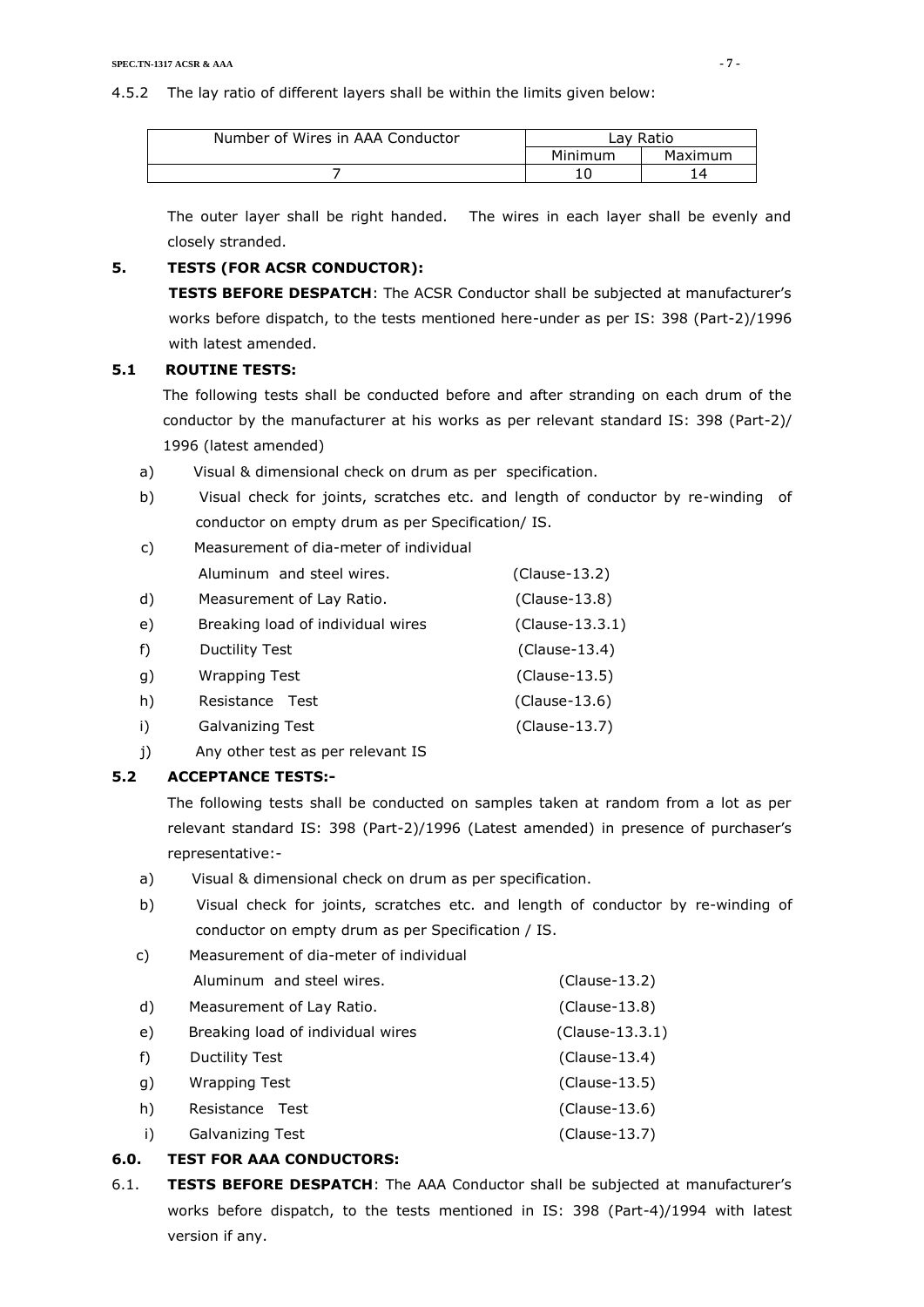- 6.2. Following acceptance tests shall be conducted on samples taken in presence of purchaser's representative as per Clause No.12.1.2 of IS-398 (Part-4)/1994 with latest version if any.
	- (A) Breaking Load test as per Clause No.12.2 of IS-398 (Part-4)/1994
	- (B) Elongation Test as per Clause No.12.3 of IS-398 (Part-4)/1994.
	- (C) Resistance test as per Clause No.12.4 of IS-398 (Part-4)/1994.

In addition to above following tests shall also be carried out as acceptance tests at the works of firm during inspection:

- a) Visual & dimensional check on drum as per specification.
- b) Visual check for joints, scratches etc. and length of conductor by re-winding of conductor on empty drum as per Specification / IS.
- c) Measurement of dia-meter of individual Aluminum Alloy Wire.
- d) Measurement of Lay Ratio.

## **7.0 TYPE TESTS (ACSR & AAA CONDUCTORS)**:-

The type test in respect of ACSR Weasel, & AAA Conductor is already covered under Acceptance Tests, thus requirement of furnishing type test for ACSR Weasel and AAA Conductor is not essential along with Bid.

#### **8.0 SAMPLING PLAN (FOR ACSR & AAA CONDUCTOR):**

- 8.1 Samples for Acceptance Tests: Samples shall be taken as per relevant IS i.e. IS-398 (Part-2)/1996 or IS-398 (Part-4)/1994 with latest version as the case may be.
- 8.2 Apart from the sample selected for carrying out Acceptance Tests at the works of the firm during inspection, **one more sample from each length be also selected out of one drum under re-winding for carrying out various Acceptance Tests as per relevant IS. If any of the sample so selected from each length failed in any acceptance test the entire lot under inspection is not acceptable.**

## 8.3 **TOLERANCE ON TEST RESULTS**:

Tolerance on test results shall be allowed as per relevant IS/Spec. whichever is more stringent.

#### **9.0 INSPECTION**

- 9.1(a) The conductor shall be manufactured in accordance with latest edition of IS: 398(Part.2)/1996 or IS-398 (Part-4)/1994 with all subsequent amendments issued from time to time for ACSR Conductor or AAA Conductor respectively. All the tests as laid down in the above mentioned specification on individual aluminum wire and steel wire or Aluminum Alloy Wire as the case may be shall be carried out. The testing shall also include the tests on manufactured finished conductor. Moreover the supplier shall also furnish test certificate(s) of raw materials to the inspecting officer at the time of inspection. The inspection & testing shall be governed by Clause No.1.27 of Section-II (General Condition of Contract).
- (b) The supplier / manufacturer must offer conductor for inspection through a letter of offer mentioning size and quantity of the conductor along with Packing List duly signed indicating drum Serial No. individual lengths total length, net weight & gross weight in DUPLICATE. This letter of offer shall be addressed to this office. The packing list shall also be furnished to the Inspecting Officer prior to carrying out the inspection at the works.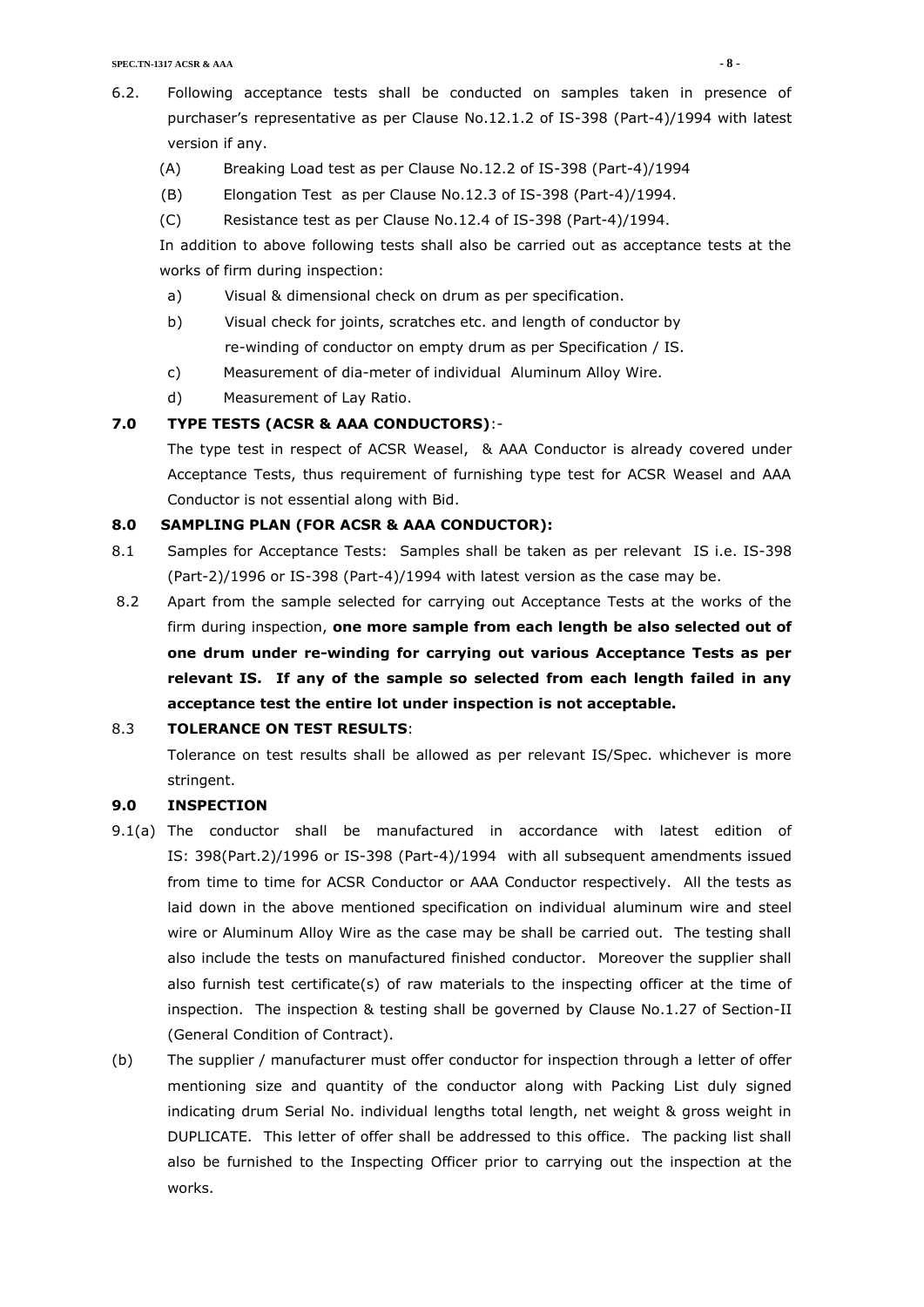- (c) The Manufacturer shall provide all adequate facilities at his works for inspection of at least one number conductor drum or 5% conductor drums offered for inspection whichever is higher selected at random by the authorized representative of the purchaser for checking / verification of conductor length/ manufacturing defects by transferring the conductor from one drum to the another empty drum and at the same time measuring the length and lay ratio of each conductor length so transferred by means of the standard calibrated and sealed meter.
- (d) If the firm is not having the necessary facilities for carrying out the required tests as per relevant IS / Purchase Order, the supplier will arrange such testing facilities in some other Government laboratory and shall bear the cost so incurred. But in such cases firm shall inform to the purchaser in advance before commencement of supplies.
- (e) The supplier shall provide adequate facilities for weighment of all the drums offered for inspection.
- 9.2 In case of testing after re-offering as per Clause No.15 of IS:398 (Part.2)/1996 or Clause No.13 of IS:398 (Part-4)/1994 as the case may be, the lot under reference will be subject to 100% checking, if required by the purchaser.
- 9.3 The supplier shall present the latest Calibration Certificate(s) of testing instruments / equipments to be used for the testing of the material covered in the Purchase Order to the authorized inspecting officer / inspecting agency of the purchaser. The testing instruments / meters/ apparatus etc. should be got calibrated by the supplier from time to time from Govt. Lab or Independent test laboratory / house having valid accreditation from National Accreditation Board for Testing and Calibrating Laboratories for the testing equipments or original manufacturer having traceability to NABL / NPL or equivalent accredited lab.

**The calibration certificate(s) should not in any case be older than one year at the time of presenting the same to the inspecting officer / inspecting agency of the purchaser. The testing instruments / equipments should be duly sealed by the Calibrating Agency and mention thereof shall be indicated in the calibration certificate(s).**

9.4 The manufacturer will provide certificates as per the Clause No.7 of IS: 398((Part.2)/1996 "Freedom from defects" and clause No.9 "Joint in Wires" of IS:398 (Part 2) /1996 for ACSR Conductors and the certificates as per Clause No.6 & 8 of IS:398 (Part-4)/ 1994 for AAA Conductors.

## **10.0 STANDARD LENGTH & VARIATION IN LENGTHS:**

**-**

- 10.1 The ACSR & AAA Conductor shall be supplied in the standard length. The standard length of ACSR & AAA Conductor shall not less than the value specified below with a tolerance of (-) 5%. More than the standard length shall be acceptable.
	- **a) ACSR Weasel - 1500 Mtrs.**

#### b) **AAA Conductor (Equivalent size of Weasel Conductor) – 1500 Mtrs**.

10.2 Short length(s), if any shall not measure less than 80% of standard length as specified above in any case. The total quantity of such short length(s) shall not exceed 5% of the quantity of the lot offered for inspection.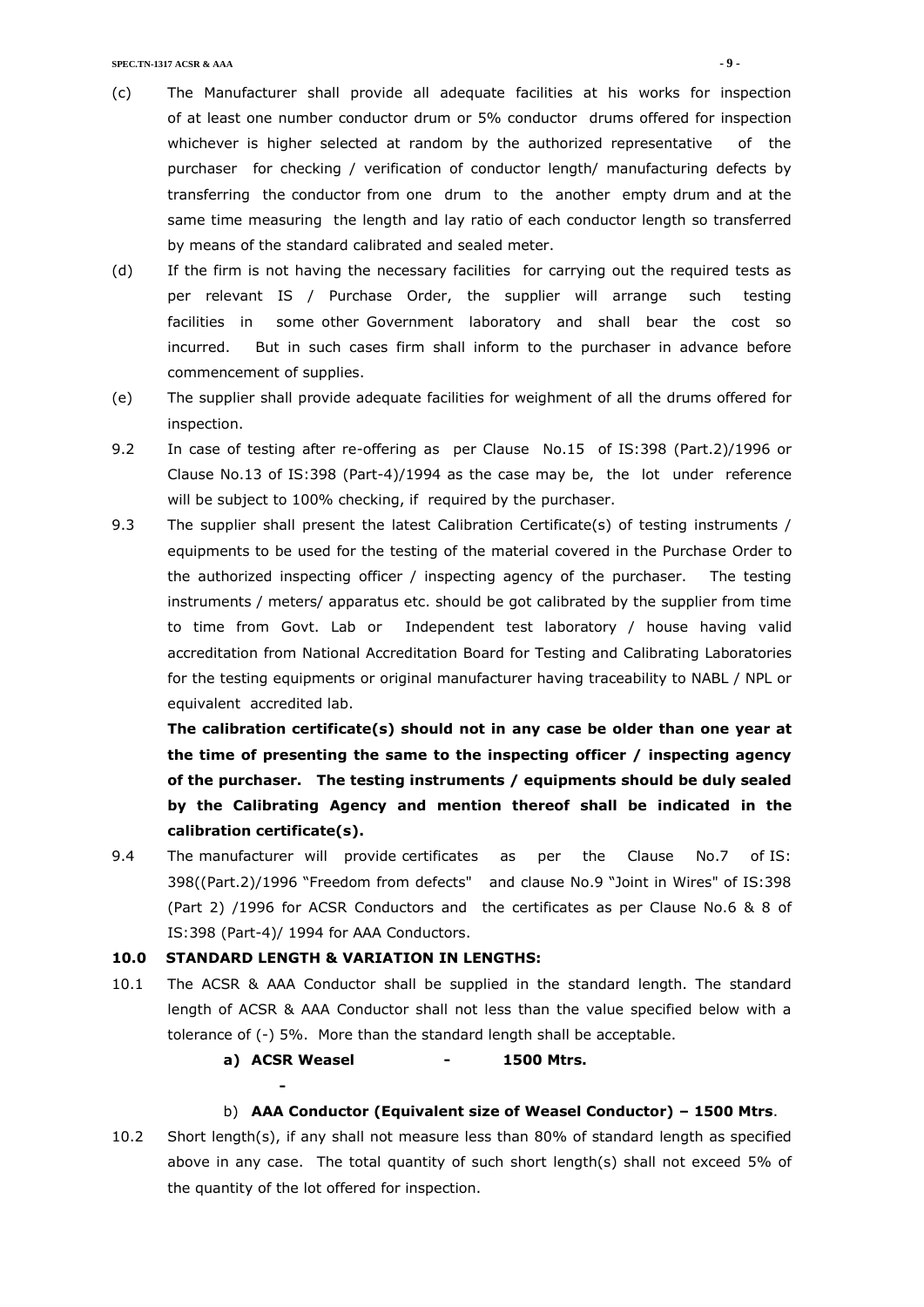- 10.3 **The maximum permissible length per drum shall be as under subject to condition that the manufacturer while packing the conductor in drum shall ensure that after winding complete quantity of conductor in drum a uniform space of not less than 100 mm. remains between outer layer of conductor and inner surface of the external protective lagging of the drum. This is essential to ensure that the conductor does not get closer to the lagging and to avoid damaged during transportation/ reeling / unreeling or rolling on the undulated ground / fields:**
	- **a) ACSR WEASEL--- 7.5 Kms.**

#### **b) AAA Conductor(Equivalent size of Weasel Conductor) --– 7.5 Kms.**

#### **11.0 QUANTITY TOLERANCE:**

A quantity tolerance of plus minus 2% shall be allowed on the total ordered quantity.

#### **12.0 QUANTITY:**

- a) The quantities as mentioned in the schedule of requirement are tentative & these may increase/decrease as per the requirement of the Nigam **(Schedule-I).**
- b) Details of offered quantity along with justification with reference to Qualifying Requirement shall be furnished in **Schedule-IVA.**

#### **13.0 PACKING FORWARDING AND MARKING**:

13.1 The packing shall have to be done as per standard practice worthy of road transport. The conductor shall be wound in strong wooden drums so as to withstand all stresses due to transportation, handling and stringing operation so that there is no damage caused to the conductor during the process of these operations. The wooden drums shall be non-returnable and shall **generally conform IS:1778/1981 with latest amendments, however, the main parameters of the drum shall be as under:**

| S.NO. | <b>PARTICULARS</b> | <b>DIMENSION FOR ACSR WEASEL CONDUCTOR &amp;</b><br>AAA CONDUCTOR (EQUIVALENT SIZE OF<br><b>WEASEL)</b> |
|-------|--------------------|---------------------------------------------------------------------------------------------------------|
| 1.    | Flange Dia         | 1250 mm $(+/- 5%)$                                                                                      |
| 2.    | Flange Thickness   | $2x25$ mm $(+/- 5%)$                                                                                    |
| 3.    | <b>Barrel Dia</b>  | 500 mm $(+/- 10$ mm)                                                                                    |
| 4.    | Traverse           | 510 mm $(+/- 10$ mm)                                                                                    |
| 5.    | Number of Bolts    | 4 Nos.                                                                                                  |
| 6.    | Dia of Bolts       | $12 \text{ mm}$                                                                                         |
| 7.    | Bore Dia           | 80 mm                                                                                                   |

However, use of seasoned wood shall not be insisted, provided wood used should be of good quality to withstand transportation hazards. The drums shall be having inside flanges painted with Aluminum Paint and with Ordinary White Enamel paint from outside. The conductor on each drum shall be securely fastened at each end. The outer end of the conductor shall be fastened inside the drum against one of the sides of the flanges while it is under tension and shall be such that no looseness is transmitted to the internal layers. The conductor shall be snugly, tightly and uniformly spooled on the drums. The wrapping of conductor on the drums shall be laid snugly against side of the preceding wrap and the first and last wrap in each layer shall fit snugly against the sides of the flanges. Drums shall be lagged with sufficient strong wooden laggings to support the full drum without crushing. The wooden drums after providing lagging shall be fastened by two steel wires of min. 3 mm. Dia over the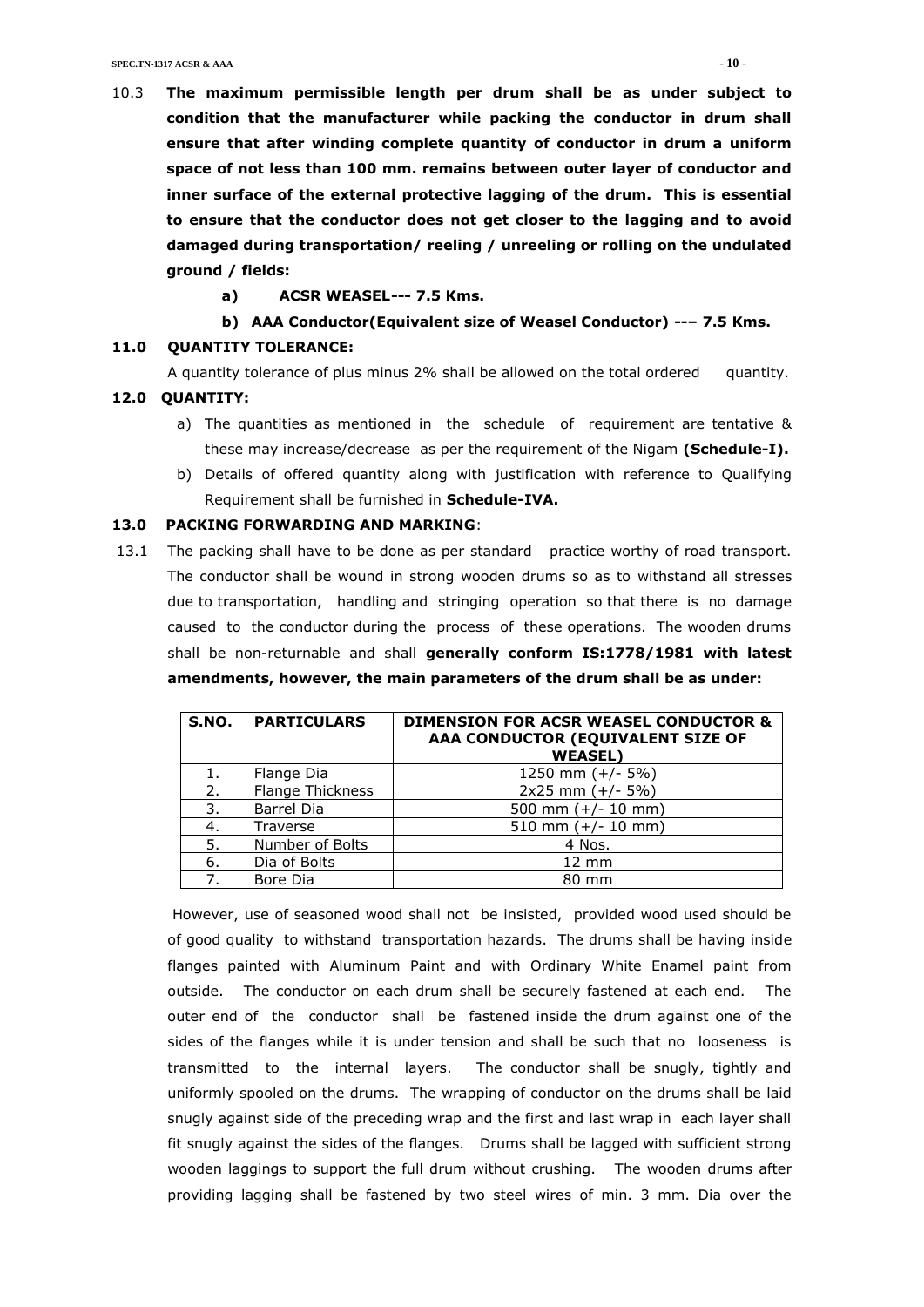lagging on the two sides of adequate size to keep the lagging intact and to prevent the drum from crushing/ damage.

Although the various dimension of the drums such as flanges, stretches, traverse and barrel diameter shall depend on the quantity of conductor as offered and agreed upon, on one drum. **The manufacturer while packing the conductor in drum shall ensure that after winding complete quantity of conductor in drum a uniform space of not less than 100 mm. remains between outer layer of conductor and inner surface of the external protective lagging of the drum. This is essential to ensure that the conductor does not get closer to the legging and to avoid damaged during transportation/ reeling / unreeling or rolling on the undulated ground / fields.**

- 13.2 Water proof material shall be wrapped round the barrel and inner surface of flange before winding the conductor and also wrapped round over the conductor completely wounded and under the laggings.
- 13.3 **The drums shall be marked clearly in block letters with water proof mark having the marking attached to them so that there is no possibility of goods being lost or wrongly dispatched due to faulty marking. The marking shall constitute the following:**
	- a) Name & full address of the consignee.
	- b) Destination station.
	- c) Serial number of drum.
	- d) Size of Conductor with its code name.
	- e) Total length of Conductor in drum, with individual length (s).
	- f) Number of length(s) in each drum.
	- g) Gross mass of drum including the tare mass of drum.
	- h) Tare mass of the empty drum with lagging.
	- i) Net mass of conductor.
	- j) BIS standard mark.
	- k) Name of the supplier.
	- l) Purchase order reference/TN number.
	- m) Date of expiry of warranty / guarantee period.

Besides above, an arrow shall be put on the drum so as to indicate the direction in which the drum can be unwound. The manufacturer shall also provide his own lead seal with distinguishing mark at the outer end of the conductor on each drum before dispatch of the material.

## **14. PRICES :**

- a) The bidder shall quote the Prices in **BOQ(Online)** strictly in the manner prescribed in Clause No. 1.09 of Section-I (Instruction to Bidders) & Clause No. 1.33 of Section-II (General Conditions of Contract).
- b) The **prices** quoted shall be **variable as per PV formula** given in the specification at **Clause No.15** without any ceiling with **Base Date** as **1 st day of one month prior to the date of opening of technical bid.** The Price Variation shall be governed by Clause No. 1.10 of Section-I (Instruction to Bidder).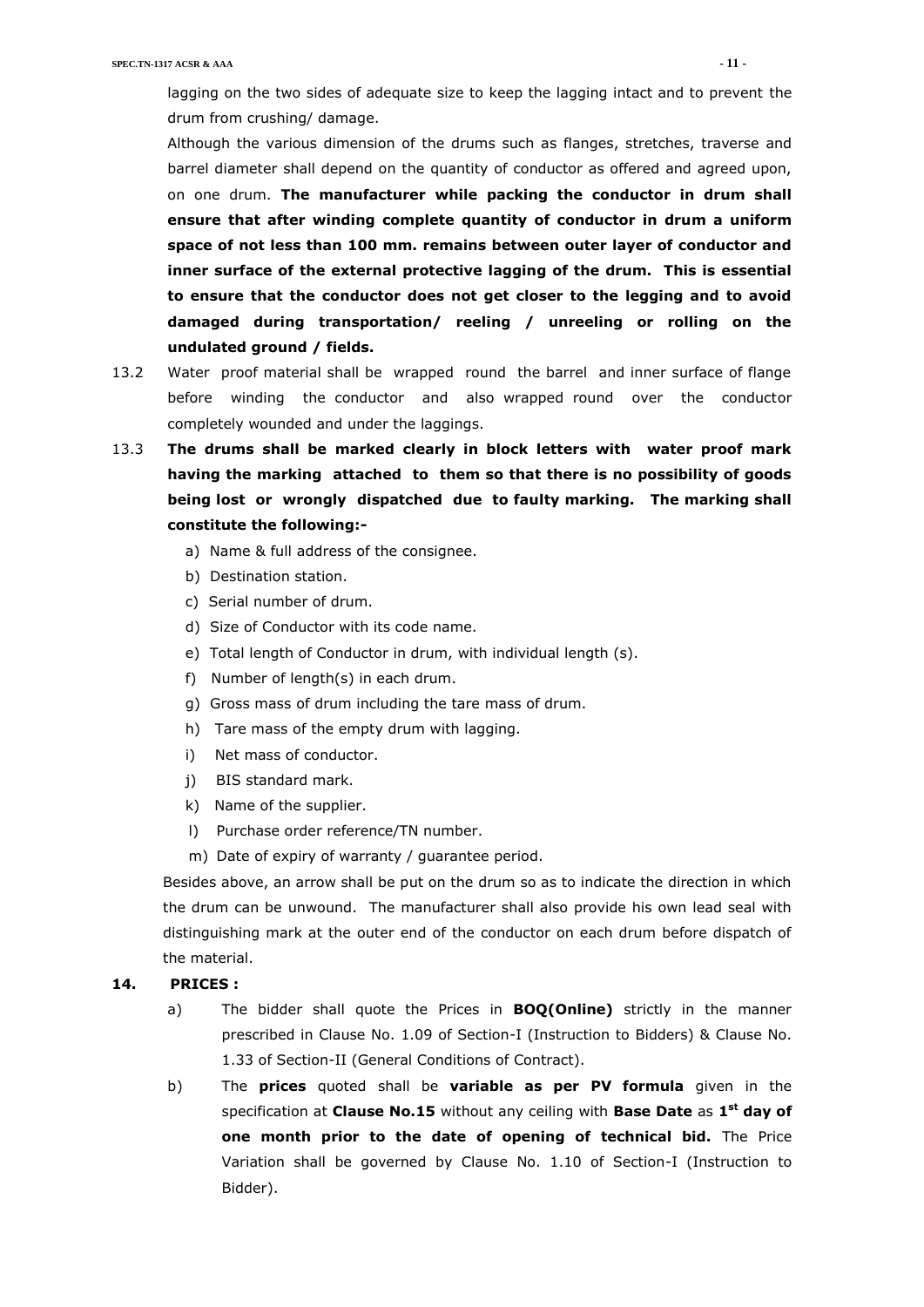#### **15. PRICE VARIATION FORMULA:**

The price of conductor(s) shall be variable without any ceiling, based on the average prices of ex-prime producer of EC grade Aluminum rod and High Tensile Galvanized steel wire in case of ACSR Conductor and Aluminum Alloy Rod incase of AAA Conductor prevailing on 1<sup>st</sup> day of one month prior to the date of opening of **technical bid**, as per CACMAI Circular. The average price of the EC grade Aluminum wire rod, Aluminum Alloy Rod and price of High Tensile Galvanized steel wire (as the case may be) shall be furnished along with the bid.

**No base price other than the prices prevailing on 1 st day of one month prior to the date of opening of technical bid as per CACMAI Circular will be acceptable in any case.**

No variation shall be allowed on labour, packing, forwarding, freight and insurance charges.

**The duties / taxes shall not be allowed on basic price of Aluminum Rods, Aluminum Alloy Rods and Steel Wire, while evaluating the price variation.**

Any statutory variation on ED and CST / VAT on the finished conductor shall be payable according to Clause No.1.09.15 of Section-I " Instructions to Bidders".

The Price Variation amount shall be determined as under:

- A. For every one Rupee, increase / decrease per Kg. in the above price of EC grade Aluminum wire Rod, the price per Km. for ACSR Weasel Conductor shall be increase / decrease by @ Rs.87.00. For every one rupee, increase / decrease per Kg. in the above price of high tensile galvanized steel wire the price per Km. of ACSR Weasel Conductor shall be increase / decrease by @ Rs.41.00.
- B. For every one Rupee, increase /decrease in the price per Kg. of raw material (Aluminum Alloy Rod) the cost per KM of AAA Conductor increase / decrease by @ Rs.94.00. The above price variation bears no ceiling limit.

The applicable price for claiming price variation on account of change in the price of EC grade Aluminum Wire rod ,Aluminum Alloy Rod and High Tensile Galvanized Steel wire shall be the price prevailing on the delivery date which shall be considered as per Clause No.1.10 of Section-I " Instructions to Bidders"

The quoted price should be based on the above price variation clause only.

In case there is any decrease in the base price of Aluminum, Aluminum Alloy and Steel, supplier shall give an undertaking in the shape of Indemnity Bond on Non Judicial Stamp Paper of Rajasthan State Government Worth Rs.100/- that such decrease will be immediately accounted for and brought to the notice of the purchaser to revise price accordingly. In case of failure to do so, the purchaser shall be at liberty to recover the excess amount drawn by you from any pending payments due or by operating the Bank Guarantee(s) or in the manner as may be deemed appropriate and expedient.

However, if any amount of Excise duty / Sales tax / VAT is claimed from the JDVVNL and subsequently got refunded back to the supplier from the Government of India / State Government the same shall be refunded to the purchaser within 15 days. Failing which purchase shall be at liberty to recover the excess amount drawn by supplier from any pending payment due or by operating Bank Guarantee(s) or in the manner deemed to be appropriate and expedient.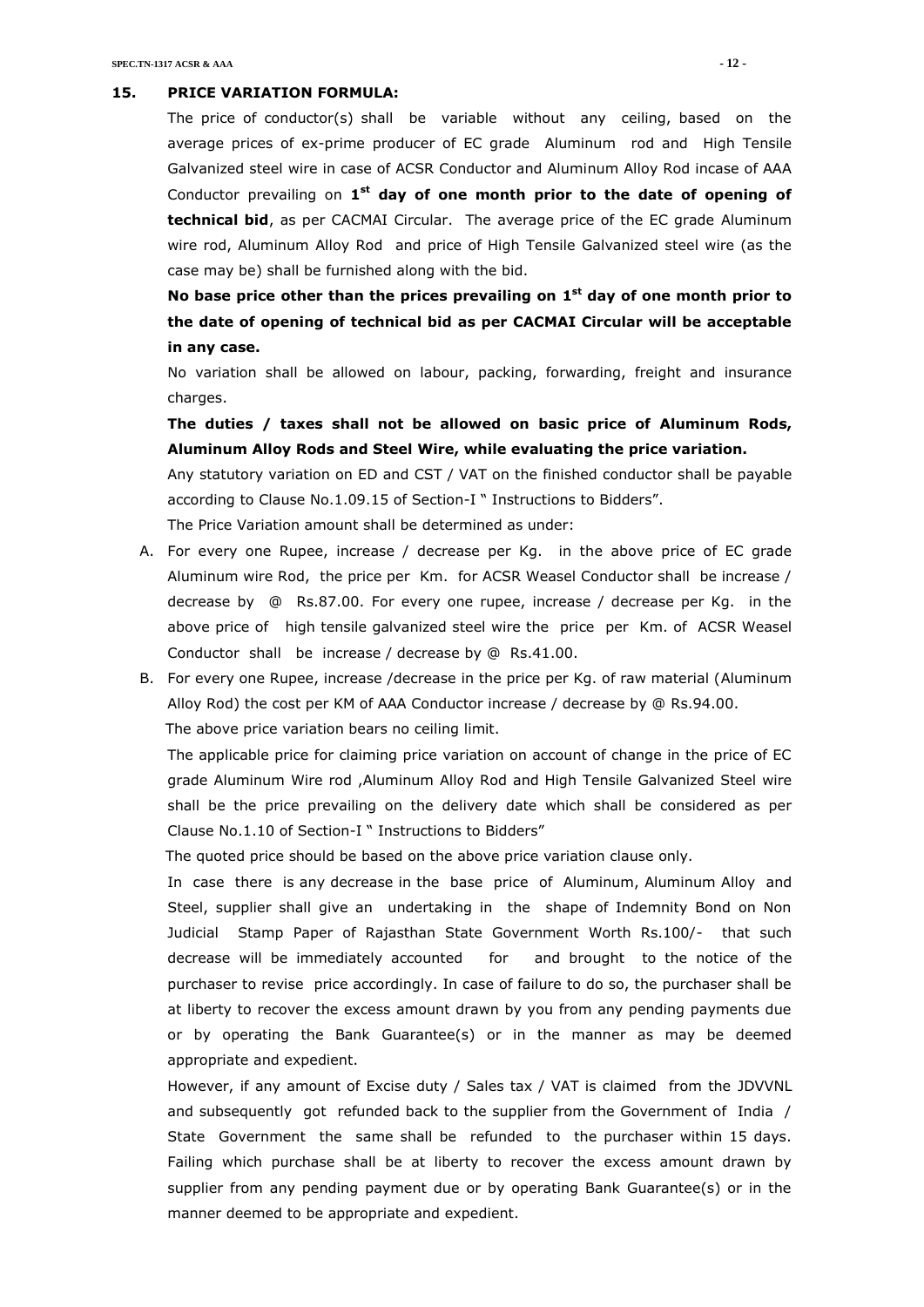#### **16.0 MODVAT**

The price quoted in the bid offer should be after considering the Modvat benefit.

#### **17.0 OCTROI DUTY**

Presently, Octroi duty is not applicable in entire Rajasthan State and JdVVNL is exempted from payment of Octroi Duty. However, if leviable, the same shall be borne by the Nigam at actual and shall be payable by the consignee or the Sr. A.O.(Cash & CPC) JdVVNL, Jodhpur on production of original cash receipt provided the GTR is prepared in favor of Jodhpur Vidyut Vitaran Nigam Limited and not on "SELVES" basis.

#### **18.0 PAYMENTS**

The payment shall be governed by the provisions of the General Conditions of Contract and shall be released after receipt of successful test report from Nigam's (CTL) on the samples selected from the material received in stores as per clause No.20.

#### **19.0 DELIVERY:**

The bidder is required to quote monthly delivery in Schedule-VIII. The delivery of quoted quantity of each type of conductor should be **commenced after 30 days from the date of receipt of purchase order and shall be completed in 09 (Nine) months thereafter at equal monthly installments for each type of conductor.** In case of ordered quantity is different than the quoted quantity, then monthly delivery shall be adjusted proportionately. **Bids of bidders in which monthly delivery schedule is not quoted shall be considered as Non Responsive.**

#### **20.0 TEST CHECKING OF MATERIAL AT STORES:**

- **i) Sample drums from the material received at stores shall be selected for testing at CTL as per sampling plan given hereunder in presence of firm's representative.**
- **ii) The selected sample drum for CTL testing shall be identified by the seals provided by Inspecting Officer / Inspecting Agency during pre-dispatch inspection at firm's works and these sealing details shall be invariably mentioned in the selection Memo by the nominated officers of Nigam.**
- **iii)** The tests in the Nigam Testing laboratory (CTL) shall be conducted in the presence of representative of supplier for which a 7 days notice shall be issued through Fax / Speed Post stating Date & Time to the firm, so that supplier can depute their representative to witness the test . In case the supplier or his representative does not turn up the testing shall be proceeded & completed. **The payment shall be released only after receipt of successful CTL test reports** for the samples selected at purchaser's stores for mandatory test checking the samples to be selected from material received at Nigam's stores by officers to be nominated by Circle SE's / SE(I&S/RA&C/IT/\_) for testing at CTL.

### 20.1 **SAMPLING**

**Selection of samples from the material received at stores shall be done as soon as material received in stores in the presence of representative of supplier.**

**One number Drum out of each lot / sub-lot of 20 Nos. Drums or part thereof for the material received in Stores of Nigam. The selected sample drum / drums shall be transported to CTL by concerned ACOS / SS.**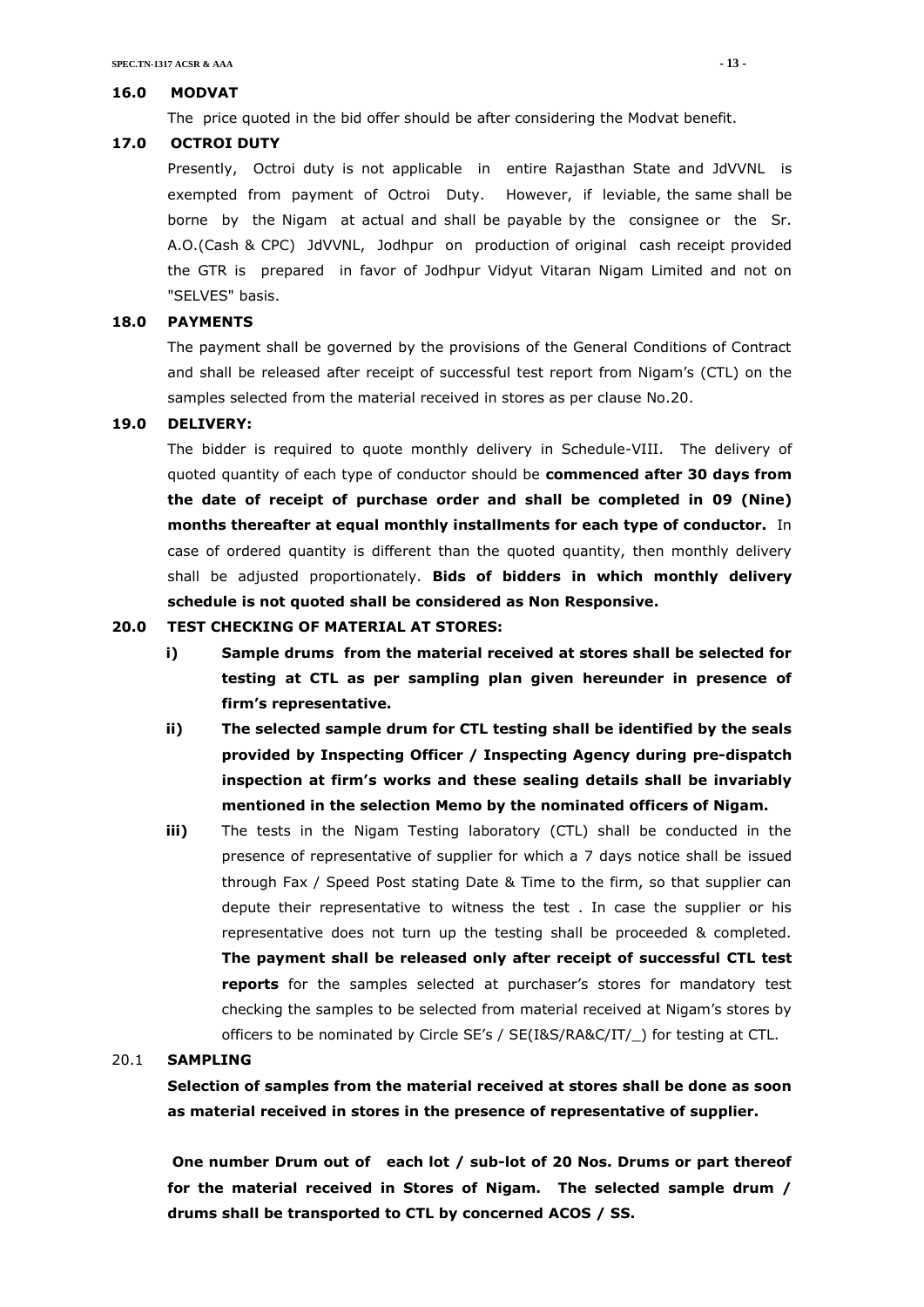In case of selection of sample for type test the length of the sample shall be of 15 Mtrs. The selected and sealed sample for type test shall be identified by providing polycarbonate seals on both ends of conductor and after forming the coil of conductor two stickers seals provided around the coil.

## 20.2 **TESTS**

- 20.2.1. The following tests shall be carried out as per relevant Clause of latest IS-398 (Part2)/1996 on each selected drum by drawing sample of 5 Mtrs. at CTL from random distance from any length of the selected drum of ACSR Conductor during rewinding:
	- a) Rewinding test (Measurement of Length and weight) & Checking of Manufacturing defects.
	- b) Measurement of lay ratio during rewinding of Conductor Drum.
	- c) Dia. of Aluminum Strands and Steel Wires.
	- d) Breaking load test.
	- e) Resistance Test.
	- f) Galvanization of steel wire (Uniformity) and Mass of Zinc Coating.
	- g) Verification of Water Proof marking on Drum as per Specification.
- 20.2.2 The following tests shall be carried out as per relevant Clause of latest IS / Specification on each selected drum by drawing sample of 5 Mtrs. at CTL from random distance from any length of the selected drum of AAA Conductor during rewinding:
	- i) Rewinding test (Measurement of Length and weight) & Checking of Manufacturing defects.
	- ii) Measurement of lay ratio during rewinding of Conductor Drum
	- iii) Breaking Load test
	- iv) Elongation Test
	- v) Resistance test
	- vi) Measurement of dia-meter of individual Aluminum Alloy Wire.
	- vii) Verification of Water Proof marking on Drum as per Specification.
- **NOTE: (a) In addition to above tests remaining acceptance tests as per relevant IS shall also be conducted at CTL provided the testing facility is available at CTL for these tests time to time. Only those tests shall be conducted for which testing facilities are available in NIGAM's Lab.**
	- (a) The Officer In charge of central Testing Lab (CTL) of Nigam shall send copies of test reports to the Purchasing Officer / Sr. AO (CPC), consignee and the supplier.
	- **(b) The payment of every lot shall be released after receipt of successful test report from Nigam's Lab (CTL) on the samples selected from the material received in Nigam stores.**

#### 20.3 **CRITERIA FOR ACCEPTANCE**:

(a) Rewinding Test (Measurement of Length and weight): The results of measurement of length test shall be made applicable to all drums contained in each lot/sub-lot by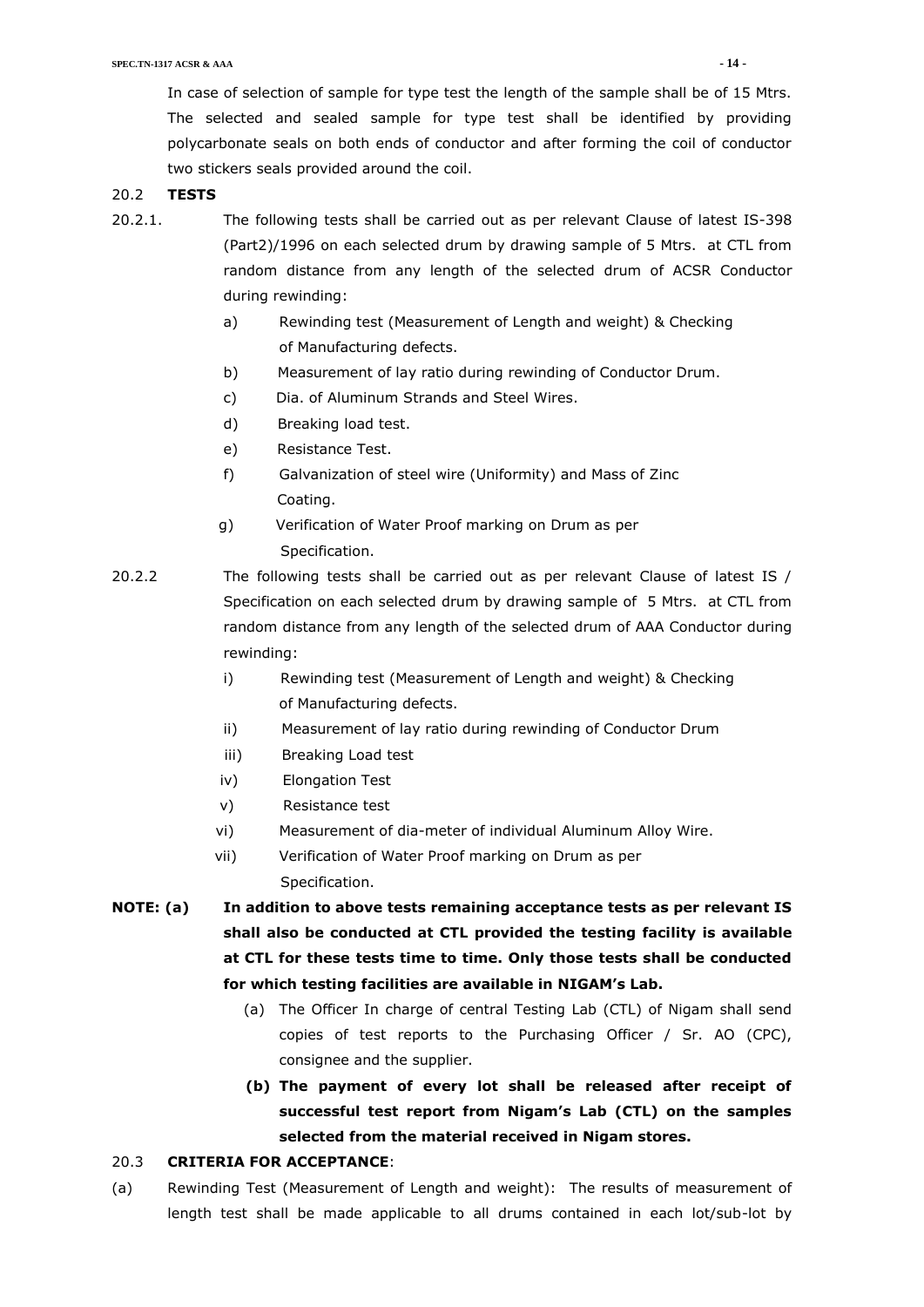making deduction of less length of conductor in a sample drum. In case short length is observed more than one percent of the length contained in lot / sub-lot , then the lot / sub-lot shall liable to be rejected.

The net calculated weight of various type of conductor corresponding to minimum prescribed diameter in IS of Aluminum Strand, Steel Strand (ACSR Conductor) and Aluminum Alloy Strand ( AAA Conductor) shall be as under:

| a) ACSR WEASEL         | 124.32 Kg./Km. |
|------------------------|----------------|
| b) AAA C (Equivalent   | 91.78 Kg./Km.  |
| <b>Size to WEASEL)</b> |                |

If weight of conductor corresponding to minimum prescribed diameter as per IS found less up to 2% in respect to measured length the lot shall be acceptable otherwise the entire lot for which sample drum represents shall be rejected and to be replaced by the supplier.

- (b) If the sample(s) fail in any test other than length measurement, the entire material in the Lot shall be rejected and shall have to be replaced by the supplier.
- (c) If the contractor / supplier fails to lift the material declared rejected or any part thereof from the consignee within a period of 15 days from the date of dispatch instruction from the purchaser, the purchaser shall be entitled to effect recovery along with other actions as per Clause No. 1.62 of Section-II (General Condition of Contract).

#### **21.0 TEST CHARGES:**

All test charges incurred towards test checking of the material received in our stores shall be borne by the NIGAM.

#### **22.0 DETAILS OF PAST EXPERIENCE:**

The details of past orders executed by the bidder may be indicated in the relevant **Schedule- VII & VII A** . The bidder must furnish the documentary evidence like copy of purchase order placed for detailing of past supplies.

#### **23.0 CHALLENGE TESTING CLAUSE:**

**The other manufacturer can also request challenge testing for any test based on specification. The challenger would request for testing with testing fee. The challenge test fees are proposed at least three times cost of testing. This is likely to deter unnecessary challenges. The challenger would have the opportunity to select the sample from the store and any such challenge should be made within the guarantee period. The party challenged, the challenger & the utility could witness the challenge testing. The challenged testing would cover all the type tests as per relevant IS.**

**The challenge test could be conducted at NABL Accredited Laboratory like ERDA, CPRI, Bangalore / Muradnagar / Bhopal. If the values are within limit the product gets confirmed else not confirmed. If the product is not confirmed the manufacturer would pay the challenge fee and challenger would get the fee refunded. However, as a redressal system the challenger would be asked for fresh selection of two more samples from the stores and the same be tested in a NABL Laboratory (which shall be other than previously selected NABL Accredited Lab) at the cost of supplier in presence of party challenged, challenger and the utility. If any one or both samples does not confirmed the tests then the product is said to have failed the tests. In such cases, the manufacturer will be declared as unsuccessful manufacturer for the said product and balance supply shall not be availed and the order shall be cancelled with levy of maximum penalty.**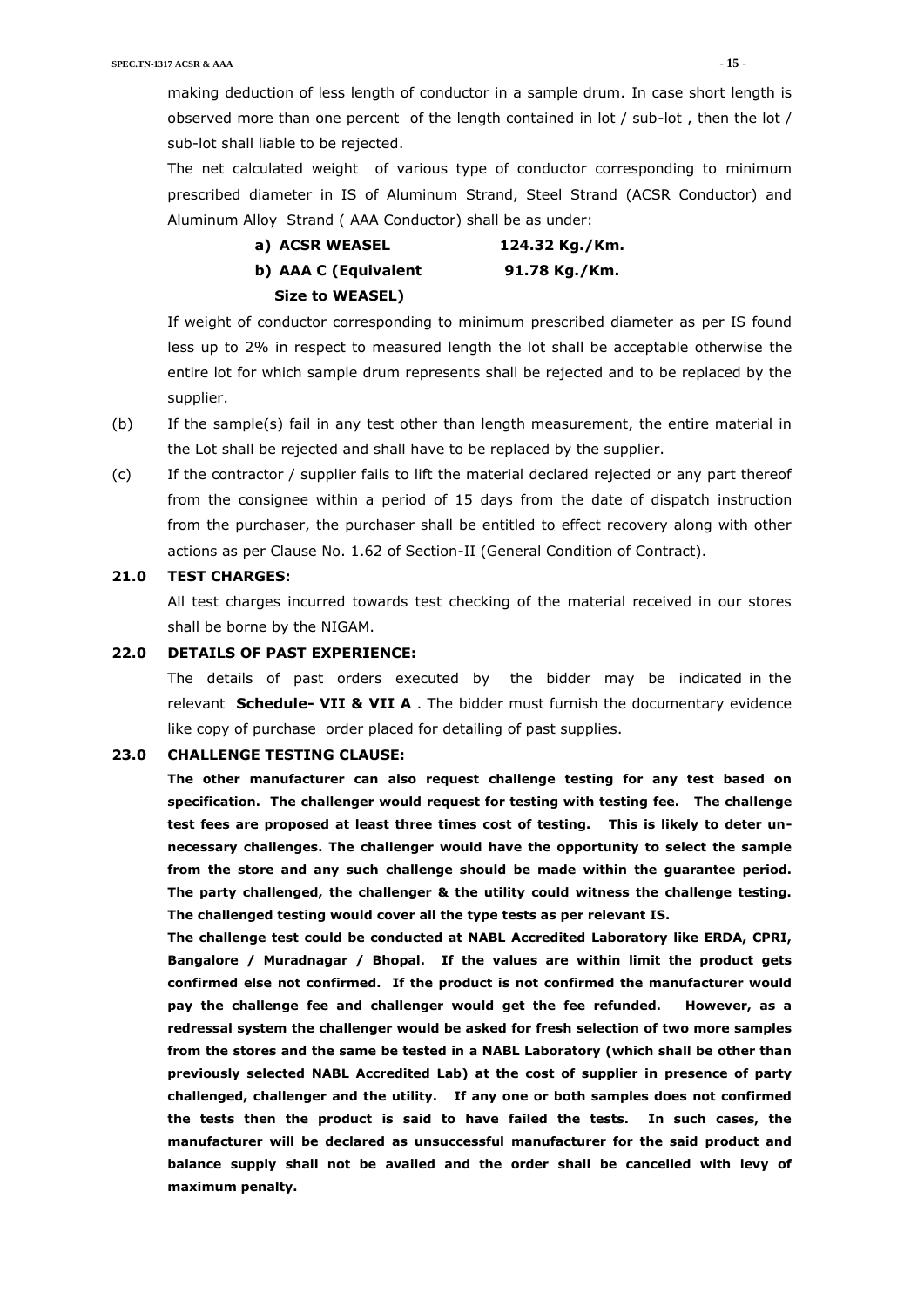#### **SCHEDULE - 1 TN-1317**

## **SCHEDULE OF REQUIREMENT**

| S.No. | <b>Name of Item</b>                                        | <b>Quantity</b> |
|-------|------------------------------------------------------------|-----------------|
| 1     | ACSR "Weasel" Conductor size Aluminum 6/2.59 mm & Steel    | 18,510 Kms.     |
|       | 1/2.59 mm having sectional Aluminum Area of 31.61 Sq. mm.  |                 |
|       |                                                            |                 |
|       | AAA Conductor size All Aluminum Alloy 7/2.50 mm having     | 7,933 Kms.      |
|       | sectional Aluminum Alloy Area of 34.36 Sq. mm. (equivalent |                 |
|       | size of ACSR Weasel)                                       |                 |

The above mentioned quantity is approximate and may increase or decrease as per the requirement of the Nigam.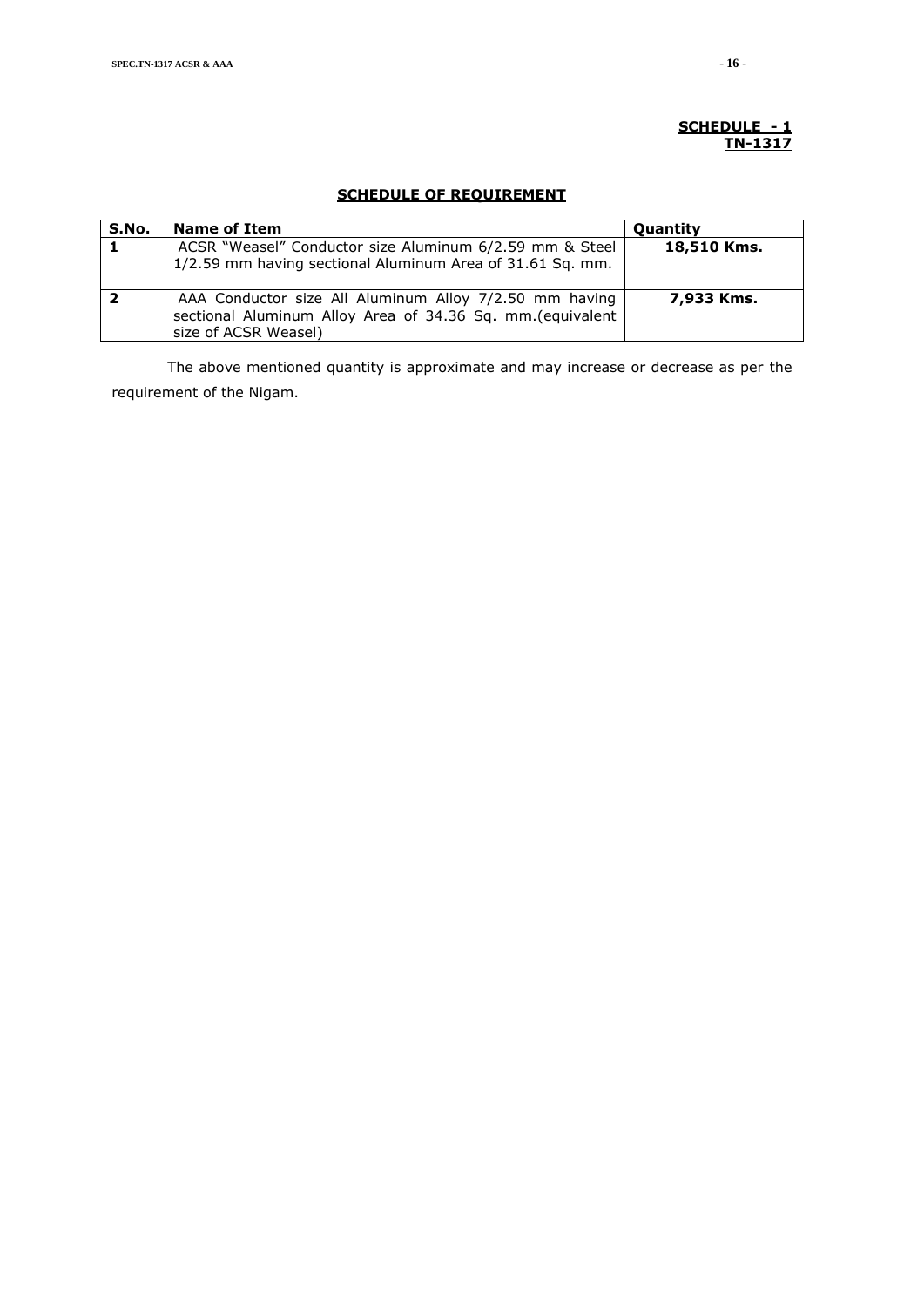# **JODHPUR VIDYUT VITRAN NIGAM LIMITED**

**Schedule – II(A) TN-1317**

**A Govt. of Rajasthan Undertaking**

#### **PRICE VARIATION FORMULA FOR ACSR WEASEL CONDUCTOR**

#### **For Aluminium**

 **PV1= ( Al-Alo)\*87/1000**

- **Al= Price of Aluminium Rod for the month for which PV is required**
- **Alo= Price of Aluminium Rod for Base Date month (1 st day of one month prior to the date of opening of technical bid.)**

#### **For Steel**

 **PV2= ( S-So)\*41/1000**

 **S= Price of Steel for the month for which PV is required**

 **So= Price of Steel for Base Date month(1 st day of one month prior to the date of opening of technical bid.)**

 **Net PV= PV1 + PV2**

**No base price other than the prices prevailing on 1 st day of one month prior to the date of opening of technical bid as per CACMAI Circular will be acceptable in any case.**

**The duties / taxes shall not be allowed on basic price of Aluminium Rods and Steel Wire, while evaluating the price variation.**

The price of conductor shall be variable without any ceiling, based on the average prices of ex-prime producer of EC grade Aluminium rod and High Tensile Galvanized steel wire of ACSR Weasel Conductor prevailing **on 1 st day of one month prior to the date of opening of technical bid**, as per CACMAI Circular. The average price of the EC grade Aluminium wire rod and price of High Tensile Galvanized steel wire shall be furnished along with the bid.

- Note:- 1. CACMAI Prices will be exclusive duty and other taxes.
	- 2. No variation shall be allowed on labour, packing, forwarding, freight and insurance charges.
	- 3. Any statutory variation on ED and CST / VAT on the finished conductor shall be payable according to Clause No.1.09.15 of Section-I " Instructions to Bidders".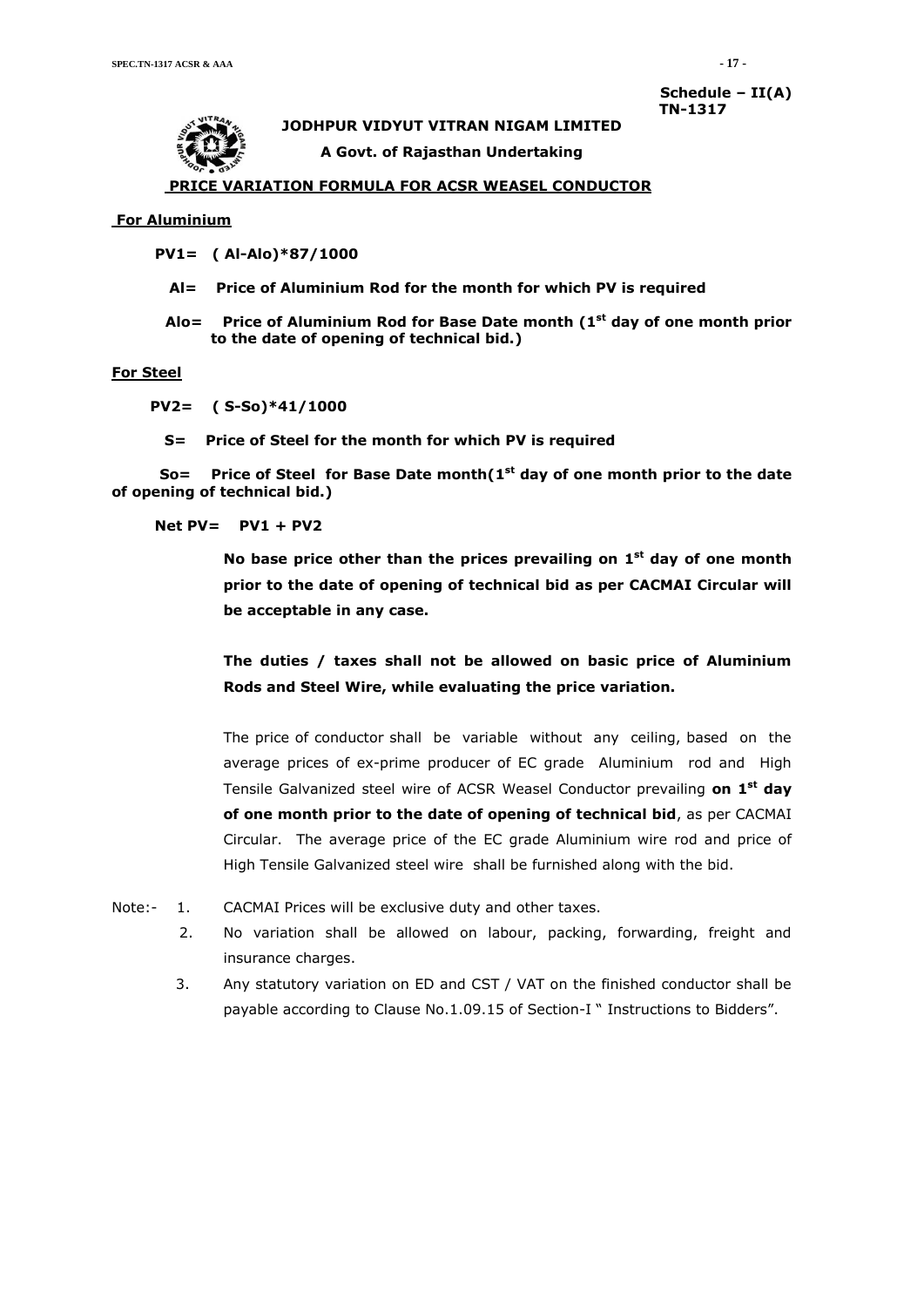**Schedule – II(B) TN-1317**



**JODHPUR VIDYUT VITRAN NIGAM LIMITED A Govt. of Rajasthan Undertaking**

#### **PRICE VARIATION FORMULA FOR AAA CONDUCTOR**

#### **For Aluminium**

 **PV1= ( Al-Alo)\*94/1000**

 **Al= Price of Aluminium Alloy Rod for the month for which PV is required**

 **Alo= Price of Aluminium Alloy Rod for Base Date month(1 st day of one month prior to the date of opening of technical bid.)**

#### **Net PV= PV1**

**No base price other than the prices prevailing on 1 st day of one month prior to the date of opening of technical bid as per CACMAI Circular will be acceptable in any case.**

**The duties / taxes shall not be allowed on basic price of Aluminium Alloy Rods, while evaluating the price variation.**

The price of conductor shall be variable without any ceiling, based on the average prices of ex-prime producer of EC grade Aluminium Alloy rod of AAA Conductor prevailing on 1<sup>st</sup> day of one month prior to the date of opening **of technical bid**, as per CACMAI Circular. The average price of the EC grade Aluminium Alloy rod shall be furnished along with the bid.

- Note:- 1. CACMAI Prices will be exclusive duty and other taxes.
	- 2. No variation shall be allowed on labour, packing, forwarding, freight and insurance charges.
	- 3. Any statutory variation on ED and CST / VAT on the finished conductor shall be payable according to Clause No.1.09.15 of Section-I " Instructions to Bidders".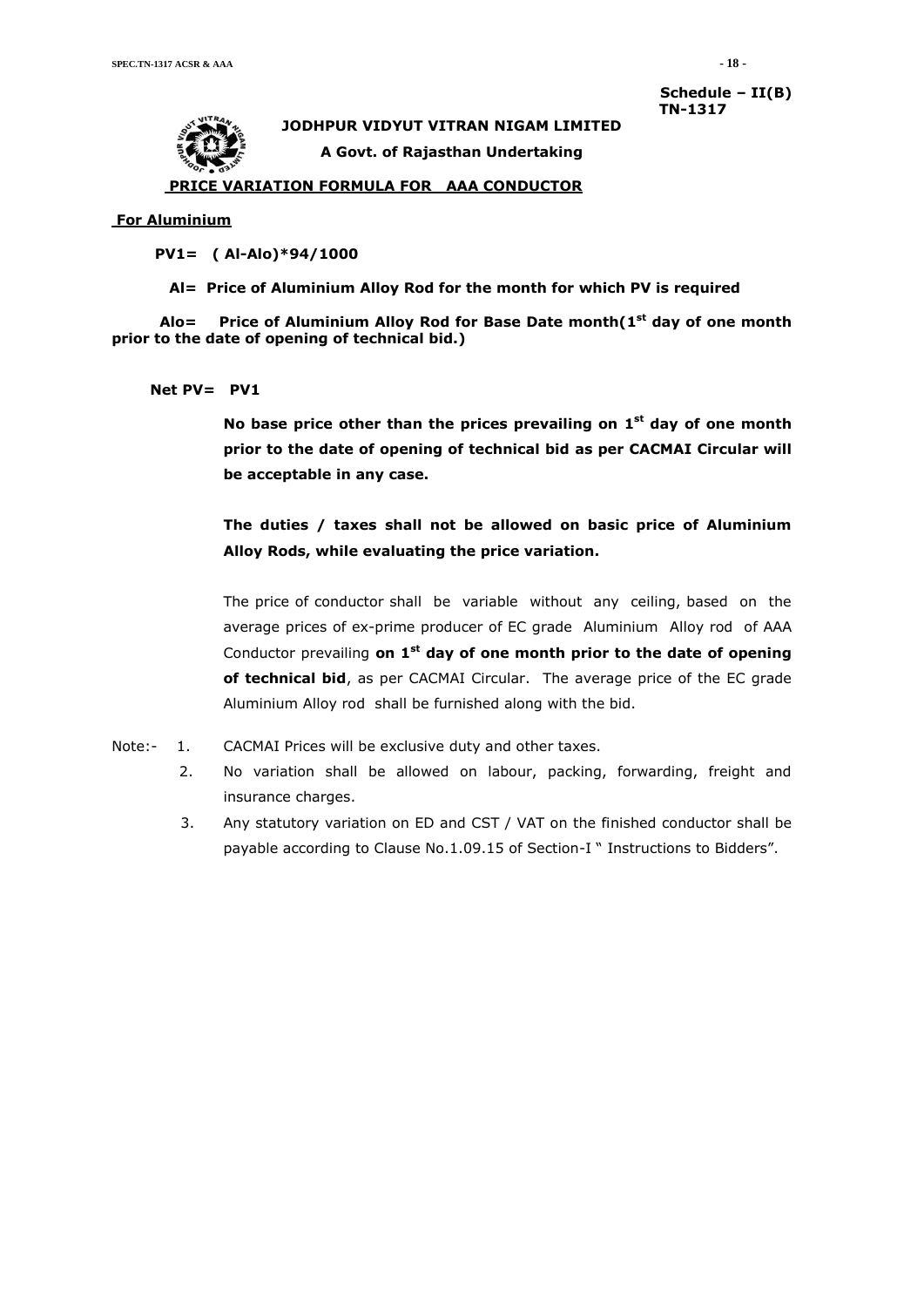

## **JODHPUR VIDYUT VITRAN NIGAM LIMITED**

## **A Govt. of Rajasthan Undertaking Prescribed technical specification for supply of**

 **Schedule– III TN-1317**

(Name of Material/Equipment/Machinery/T&P etc.)

| S.No. | Technical specification      | Name of IS/other         | Other particulars |
|-------|------------------------------|--------------------------|-------------------|
|       | to which material/equipment/ | standard specification   | if any.           |
|       | Machinery/T&P shall conform  | to which material should |                   |
|       |                              | conform                  |                   |

Certified that we agree to all the aforesaid technical specification except at S.No……. for which our technical specification shall be as under:-

| S.No. | Technical specification<br>to which material/equipment/<br>Machinery/T&P shall conform | Name of IS/other<br>standard specification<br>to which material should<br>conform | Other particulars<br>if any. |
|-------|----------------------------------------------------------------------------------------|-----------------------------------------------------------------------------------|------------------------------|
|       |                                                                                        |                                                                                   |                              |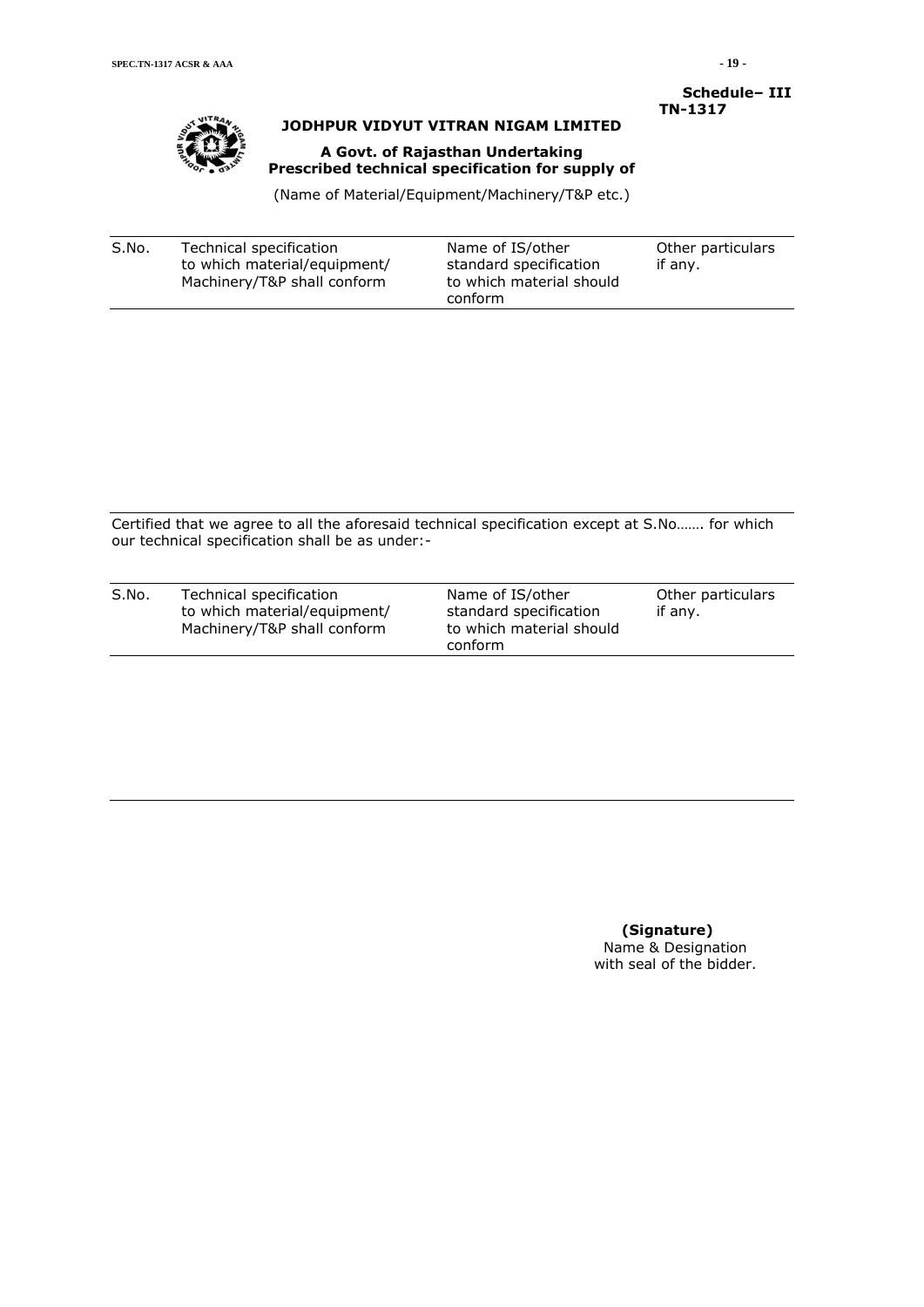#### **SCHEDULE-IIIA**

# **PRE-QUALIFICATION REQUIREMENT (PQR) FOR PURCHASE OF ACSR AND AAA CONDUCTOR CONFORMING TO IS:398(Part-2/1996 & IS:398(Part-4)/1994 WITH LATEST AMENDMENT AS PER SPECIFICATION NO. JdVVNL/SE(MM&C)/EIIAII/TN-1317.**

The bidder should fulfill following qualifying requirements for successful participation in the tender along with relevant documentary evidence supporting each qualifying requirement without which the offer shall be considered non-responsive & rejected.

#### 1.0 **STATUS OF BIDDER:-**

- a) The bidder should be a Manufacturer of offered items. The offers from sole selling agent/ authorized dealers shall not be entertained.
- b) Old/ New suppliers:- Any bidder located within or outside the state of Rajasthan has participated for the first time in a particular Discom & meeting minimum qualification requirement and has supplied the tendered material/or of higher rating in other utility shall be treated as an old supplier. Rajasthan's firms although supplied in past but not meeting minimum quantity supplied criterion including altogether new units which have not supplied any quantity but having adequate & required manufacturing and testing facility and technical know-how of the tendered material shall be considered as new firms and would be eligible for trial order only. In case of supply made to the licensed power utility outside India, the C.A. certificate furnished by firm shall be considered.

## 2.0 **PAST SUPPLY & PERFORMANCE CRITERIA** :-

The bidder shall meet both past supply and performance criteria as detailed below for opening of tenders:-

#### **2.01 PAST SUPPLY:-**

- 2.01.1 The bidder is required to quote for minimum **10%** of tendered quantity failing which their offer may be considered Non-Responsive.
- 2.01.2 The bidder should have designed, manufactured / fabricated, tested and supplied to utility / Discoms / Govt. Departments at least 2 X QQ (QQ being the quoted quantity) of similar item / higher rating of tendered material / equipment in last 3 financial years from the date of opening of technical-commercial bid.
- **Note:** Requirement of quantity manufactured, minimum quantity to be offered and amount of Bank Guarantee to be furnished in absence of test certificate shall be reduced to 25% for Rajasthan based units.
- 2.01.3 In support of fulfillment of the past supply criteria, the bidder shall furnish documentary evidence in the form of certificate from Chartered Accountant in the enclosed prescribed proforma only. This prescribed proforma should be furnished either in original or copy duly attested by Notary. The bidder shall also sign and affix seal on the C.A. Certificate. The certificate should have membership number with the name & address of the chartered accountant. Certificate should clearly indicate the quantity supplied, period of supply, voltage Class, Rating of the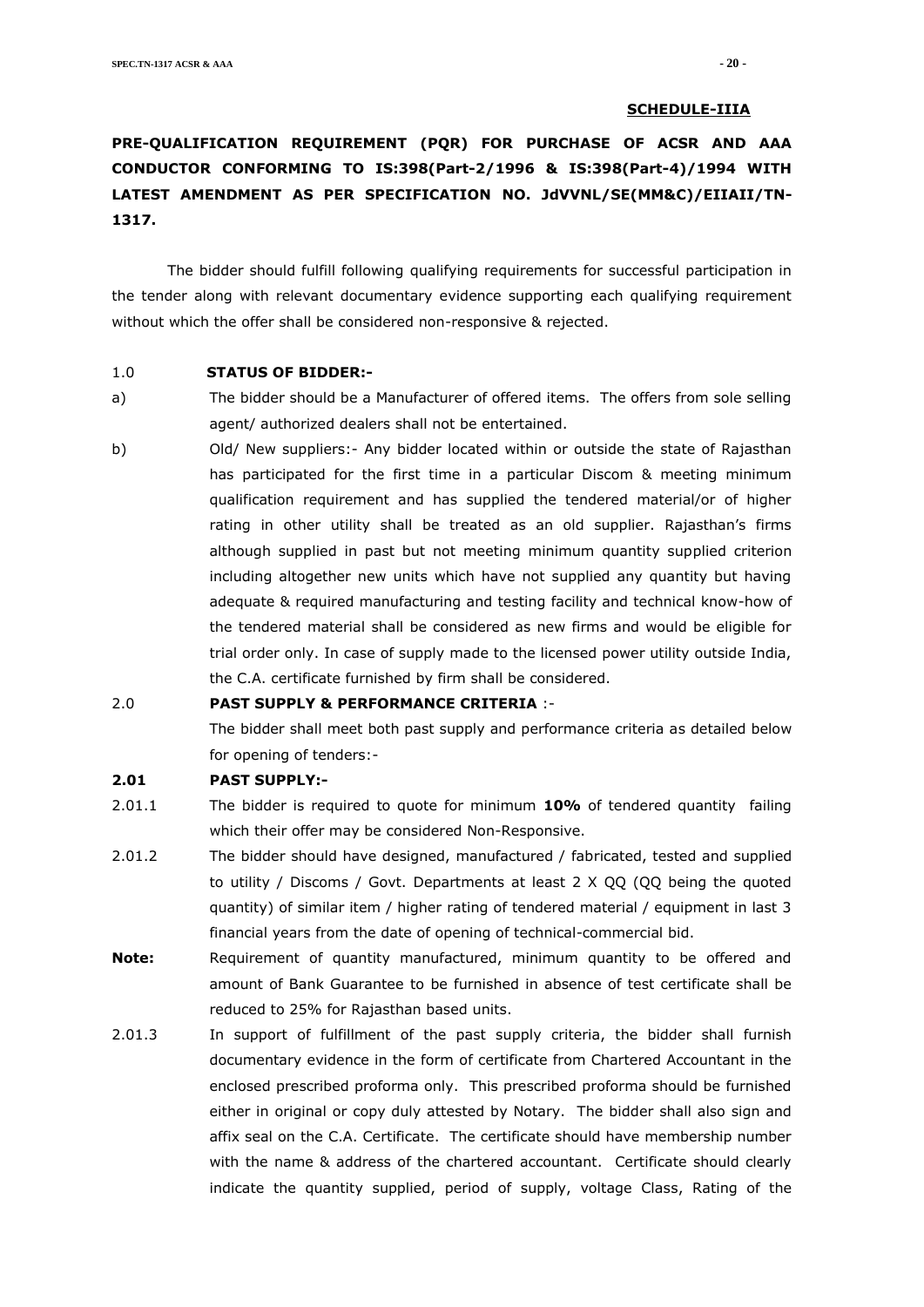Transformer etc. in the format prescribed, any deviation to format or information diverted format, will not be considered and rejected.

Note:-The material supplied and accepted for same/higher rating for Turnkey projects to a licensed power utility/Govt. shall be considered for the purpose of evaluating criteria. The certificate given by C.A. shall indicate above quantity separately.

#### 2.02 **PERFORMANCE CRITERIA:-**

2.02.1 i) If a bidder has supplied up to 50% of ordered quantity in previous tender up to date of opening of subsequent tender and scheduled delivery period expired, the bid of such bidder will not be opened in the Discom for that item.

> ii) However, if the supplies have been completed for a quantity more than 50% but not completed up to date of opening of subsequent tender and scheduled delivery period expired, the quantity equal to the quantity pending in previous tender for that item shall be reduced from the subsequent tender quantity to be allocated to the bidder.

### 3.0 **TYPE TEST CRITERIA:-**

3.01 The type test in respect of ACSR Weasel & AAA Conductor(Equivalent Size to Weasel) is already covered under Acceptance Tests, thus requirement of furnishing type test for **ACSR Weasel / AAA Conductor (Equivalent size to Weasel)** is not essential along with Bid.

#### **4.0 POOR RECORD OF PERFORMANCE AND DELIVERY :**

The bidder who have been black listed in any of State Discom or with whom business relations have been severed by Jodhpur Discom shall not be considered. Severment of business relations will be done in case of following circumstances for the period and with the recovery mentioned against each:

|                                      | i) When vendor does not accept   Forfeiture of EMD/cancellation of vendor registration to recover |
|--------------------------------------|---------------------------------------------------------------------------------------------------|
| order awarded on its accepted price  | amount of EMD along with severment of business relations for                                      |
| and terms and conditions or does not | three years from the date of issue of order.                                                      |
| comply with contractual formalities. |                                                                                                   |
| ii)<br>When vendor complies with     | Levy of maximum recovery on account of delay in delivery                                          |
| contractual formalities but does not | along with severment of relations for a period of 2 years from                                    |
| commence supplies.                   | the date of issue of order or in next two bids whichever is later                                 |
|                                      | with forfeiture of EMD / cancellation of vendor<br>along                                          |
|                                      | registration.                                                                                     |

## **5.0 (A) Black listing of a firm:**

After having given Show Cause Notice of 30 days, and having established & cogent reasons for blacklisting of the firm as given below, the firm should immediately be blacklisted for a period of 5 years indicating reasons of doing so, in the letter itself, and a copy of such blacklisting should be given to the firm, with the approval of CLPC:-

(i) There are sufficient and strong reasons to believe that the supplier or his employee has been guilty of malpractices such as manhandling/misbehavior with Government official by supplier or his partner/employee, bribery, corruption or abatement of such a offence in a position where he could corrupt Nigam's official, fraud, vitiating fair tender process including substitution of or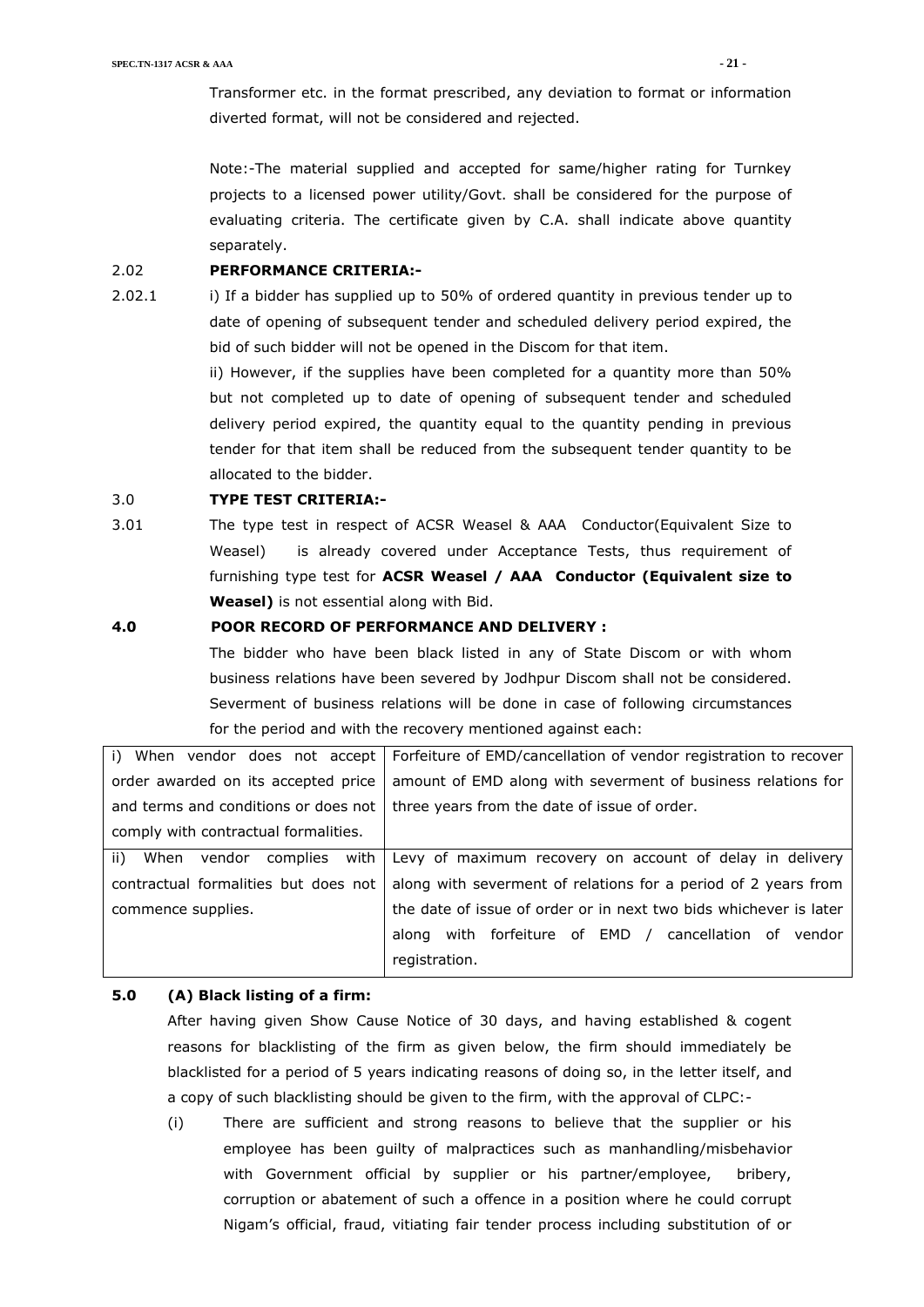interpolation in tender, mis-representation, pilfer-aging or unauthorized use or disposal of Nigam's material issued for specific work etc.

- (ii) Where a supplier or his partner or his representative has been convicted by a court of Law for offences involving moral turpitude in relation to the business dealing or where security considerations including suspected disloyalty to the Nigam/state so warrant the blacklisting.
- (iii) If the State Bureau of Investigation or any other authorized investigating agency recommends for blacklisting after completing the investigation.
- Note  $-1$  If a supplier after having tendered for a supply or after negotiations gives application voluntarily vitiating the fair tendering process, it shall also tantamount to malpractice.
- Note:-2 A register containing the reasons for blacklisting the supplier as also the names of all the partner of the suppliers and the allied concerns coming within the effective influence of the blacklisted supplier will be maintained.
- Note: 3 A register of black listed supplier will be maintained which will not only include suppliers enlisted with the Enlisting Authority but also black listed suppliers in Nigam.
- Note :-4 A Black listed supplier (i) shall not be entitled for registration in any of the Discom (ii) shall not be awarded any supply order in future in any Discom during the notified period.(iii) his registration if any shall stand cancelled immediately and his registration security /EMD/S.D. shall stand forfeited. (iv) In case of blacklisting of the firm by any one of Discom for the cogent prescribed reason(s) as stipulated above, the same shall be applicable to all the three Discoms and as a consequence of blacklisting, all the pending orders to that firm, will be cancelled in all three (3) Discoms with immediate effect. However in respect of completed/executed contract G.P. obligations as well as other liabilities shall be fulfilled by the supplier.

#### **(B) Severment of Business relation:**

- (a) After having given Show Cause Notice of 30 days, and having established & cogent reasons for Severment of business relation as given below, the firm should immediately be severed the business relations for a period of 2 to 3 years indicating reasons of doing so, in the letter itself, and a copy of such severment should be given to the firm, with the approval of CLPC:-
- (i) The supplier continuously refuses to pay Nigam dues without showing adequate reasons and where the purchasing authority is satisfied that no reasonable dispute attracting reference to Settlement Committee or Court of Law exists for the supplier's action of non-supply.
- (ii) When vendor does not accept LOI/detailed purchase order awarded on its accepted prices and terms & conditions or does not comply with the contractual formalities.
- (iii) When vendor/supplier who otherwise completed contractual formalities but does not commence supplies on the date of opening of technical bid of the fresh tender/completion of schedule delivery period whichever is later.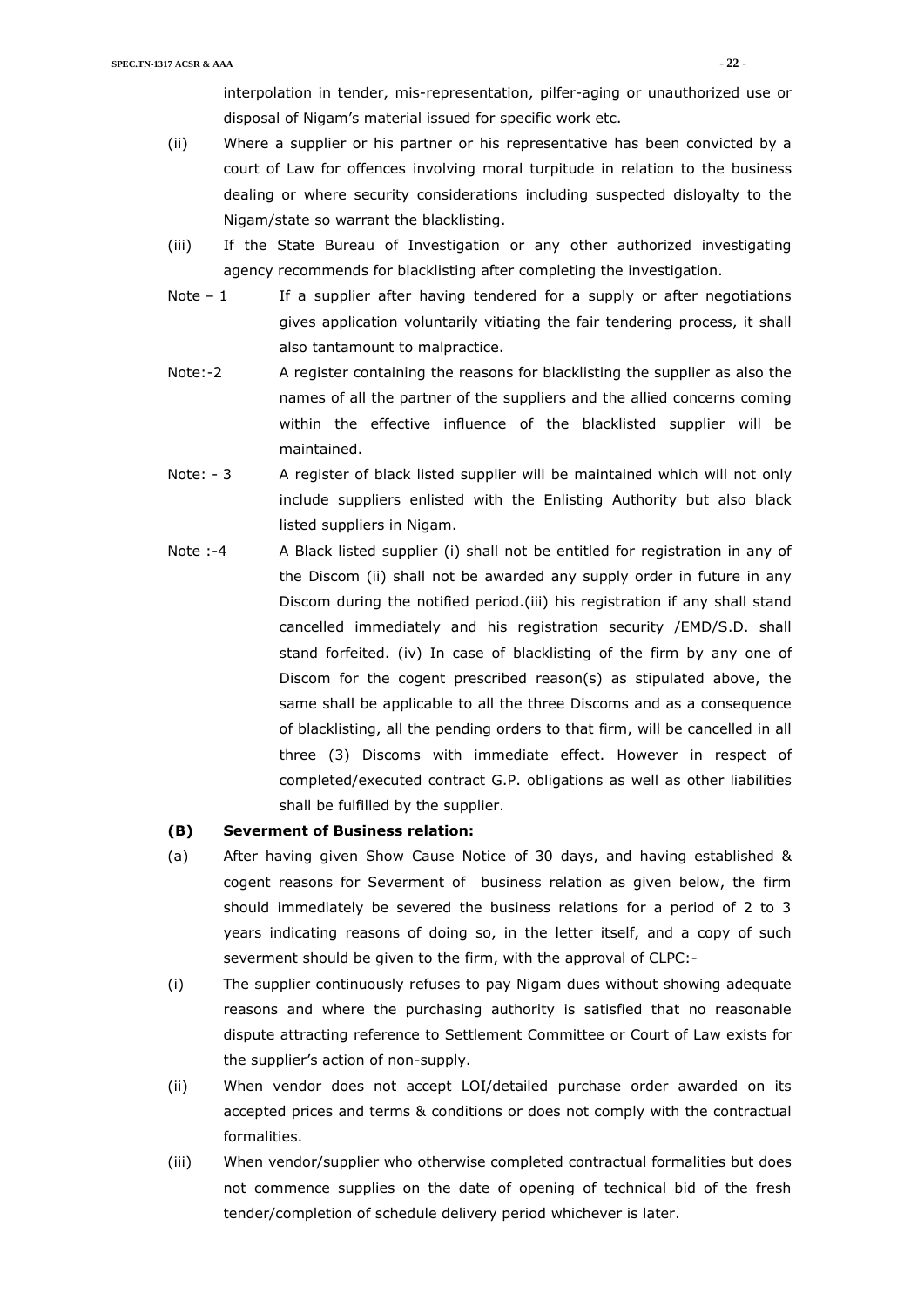- **Note-1** In case supplier does not deposit outstanding dues towards Nigam, even after completion of severment period, the period of severment will continue.
	- **2.** Severment done purely/ mainly on account of non-deposition of dues against the supplier/vendor/contractor could be lifted by CLPC, if the dues are deposited prior to the expiry of such severment period.
	- 3. Severment done by one Discom for non-supply of material and /or corresponding non-recovery of dues will not be effective in other Discoms except in respect of common purchase cases of three Discom.
	- 4. On severment of business, the EMD/SD/vendor registration security will be forfeited.
	- 5. The orders in execution satisfactorily will not be cancelled other than the order on which severment have been done.

## **(C) DEBARMENT**

Reasons on which Debarment can be made:-

- (i) The competent authority may debar the supplier on account of his performance or other disabilities, if it is no longer considered fit to remain under vendor registration as per his obligation under vendor registration.
- (ii) If at any subsequent stage of inspection of firms after award of contract, it is found that firm does not have sufficient tech. staff or required/necessary technical equipments, the purchasing authority can debar the firm for one year or next tenders whichever is later. The debarment will be lifted only on reinspection of firm's works; the defects noticed earlier are fully rectified to the satisfaction of Nigam**.**
- (iii) When contract agreement executed and supplies commenced but could supply only up to 50% of ordered quantity and scheduled delivery period expired, then the firm can be debarred for one year or next tender whichever is later in that Discom only for that particular item/rating/ capacity/size etc.
- (iv) The suppliers who have been awarded contract for supply of material is not adhering to the periodic delivery schedule, the contract awarding authority reserve the right to terminate the contract and may debar the firm in participating in tender for a period of 2 to 3 years.
- Note:-1. On debarment, the EMD/ SD/Vendor Registration security shall be forfeited.
- Note:-. 2. If the firm is debarred in one Discom for any reasons then the same should not be applicable in other Discom subject to exception that in case of common Discoms purchases such debarment of a firm would be applicable to all three Discoms for that particular item and rating/capacity/size etc.

#### **6.0 APPEALS AND APPLICATIONS:-**

Appeal against the order of blacklisting, severment and debarment can be filed before BOD within a period of 3 months from the date of intimation. The letter of appeal will be addressed to the order placing authority. Who will process the case for placing the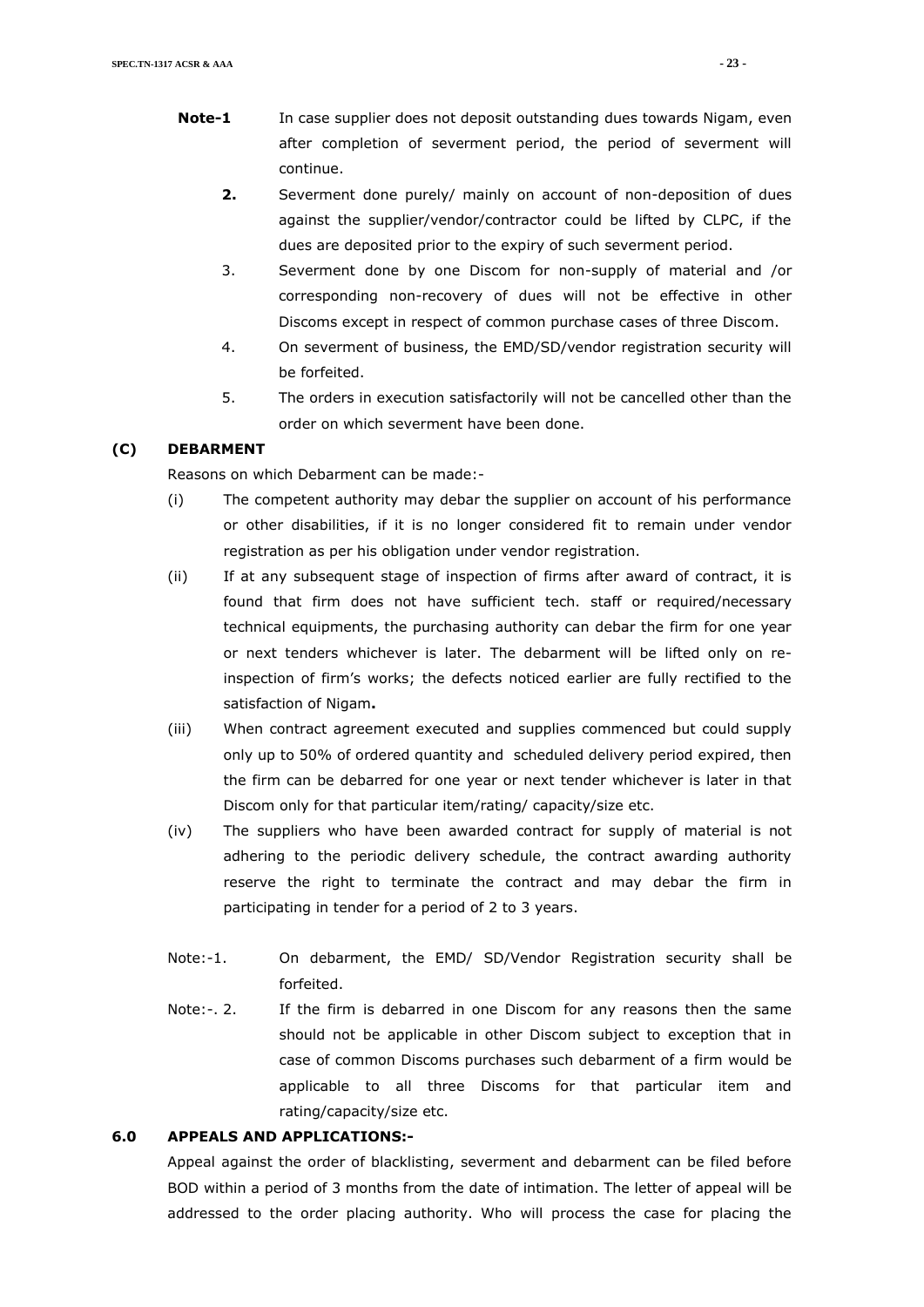matter in B.O.D. with in a period 60 days. The BOD may reduce or waive the penalty, if sufficient reasons/supporting documents are furnished by the supplier.

### **GENERAL CONDITIONS : - (ALL CONDITIONS BE DULY SIGNED & SEALED)**

- I) The bidder shall clearly indicate the deviations such as `Technical Deviation & Commercial Deviations' in the prescribed proforma only. The deviations indicated elsewhere in the bid shall not be accepted.
- II) The bidder must clearly fill up each and every particular of guaranteed technical particulars annexed with Technical Specifications otherwise he will be responsible for Technical Non-responsiveness.
- III) All documents required in the prescribed format are to be furnished along with the bid itself only except an attested copy of BIS license (wherever it is required), failing which the bid will be summarily rejected.
- IV) However, a copy of BIS License may be submitted by the bidder up to the official working hours of one working day prior to the schedule / notified date of opening of price bid.

-----------------------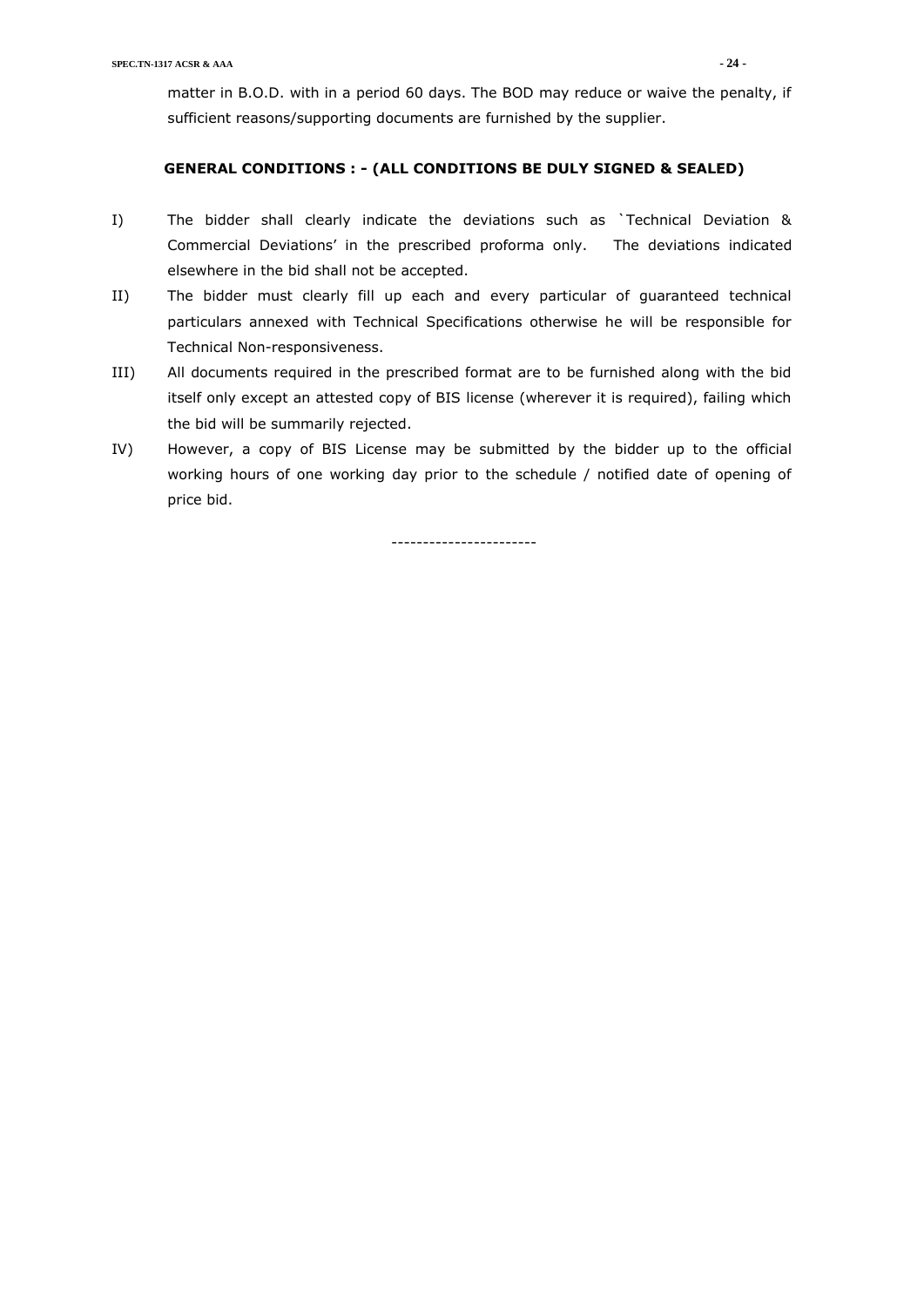## **Schedule-IV A**

## **ITEM - ACSR & AAA CONDUCTOR.**

**TN-1317**

## **Must be filled in by the bidder and attached with Technical Bid**

To, The Superintending Engineer (MM&C), Jodhpur Vidyut Vitran Nigam Limited, Jodhpur.

Dear Sir,

With reference to your invitation to bid against specification No. **JdVVNL/SE(MM&C)/EIIAII/TN-1317**, we agree to supply the following quantity:

| S.<br>No. | <b>Particulars of Items</b>                                 | <b>Bid</b><br>Quantity<br>(KMS.) | Qty.<br><b>Offered</b><br>(KMS.) | Justification of<br>quantity offered as<br>per Qualifying<br>Requirement |
|-----------|-------------------------------------------------------------|----------------------------------|----------------------------------|--------------------------------------------------------------------------|
| 1.        | 2.                                                          |                                  | 4.                               | 5.                                                                       |
|           | <b>ACSR Weasel Conductor</b>                                |                                  |                                  |                                                                          |
| 2         | <b>AAA</b> Conductor<br>(Equivalent<br>size of ACSR Weasel) |                                  |                                  |                                                                          |

- 1. The offer is valid for a period of 120 days from the next date of opening of Techno-Commercial Bid.
- 2. The prices are variable with base date 1<sup>st</sup> day of one month prior to the date of **opening of technical bid**.
- 3. It is noted that the quantity as mentioned in the specification are approximate and we agree to supply any quantity as per your requirement.
- 4. The delivery shall strictly be in accordance with our delivery schedule as given in Schedule – VIII of this specification. In case we fail to deliver the materials as indicated in the clause No.1.23 of GCC (Schedule-II), we are liable to pay recovery for delay in delivery as per clause No.1.24 of this Schedule-II of this specification. The material shall conform to your specification No. **JdVVNL/SE(MM&C)/EIIAII/TN-1317** and as per relevant ISS in all respect.
- 5. We confirm that we agree to all the terms & conditions as well as the technical stipulation of your specification No. **JdVVNL/SE(MM&C)/EIIAII/TN-1317** and there are no deviations other than as specified in the Schedule-III, V & VI (A & B).

## **Yours faithfully,**

#### **Signature of bidder with stamp**  *Dated* **Dated**  *Dated*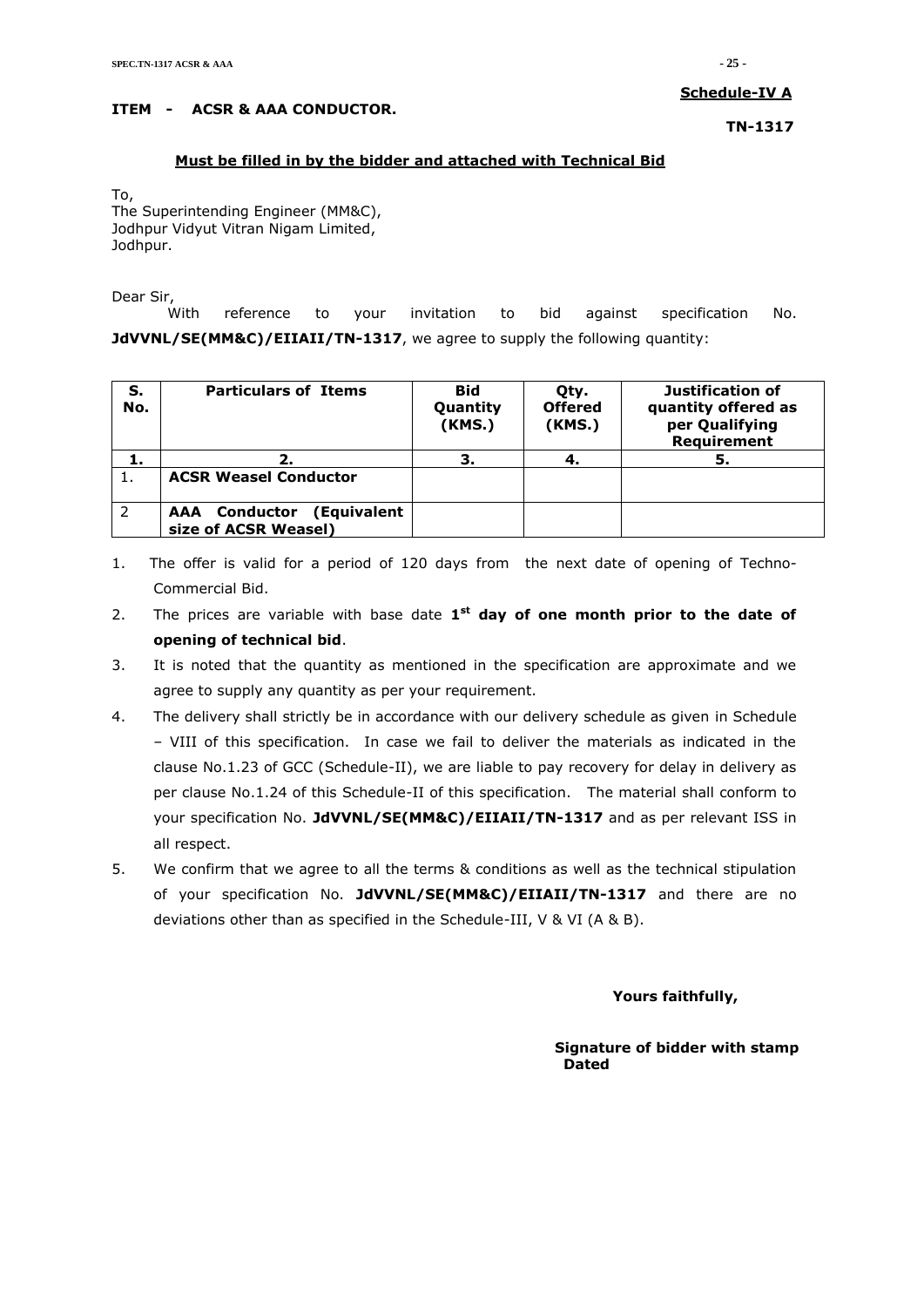**Schedule – V TN-1317**



# **JODHPUR VIDYUT VITRAN NIGAM LIMITED A Govt. of Rajasthan Undertaking**

Statement of guaranteed technical particulars and other performance data for supply of ……………………………………….. (Name of material) against specification no..………………………..

S.No. Particulars of technical & other performance data guaranteed.

Certified that we agree to all the aforesaid technical particulars and other performance data except following :-

| S.No. | Particulars of technical & other | Reasons for           |
|-------|----------------------------------|-----------------------|
|       | Performance data                 | deviations/departure. |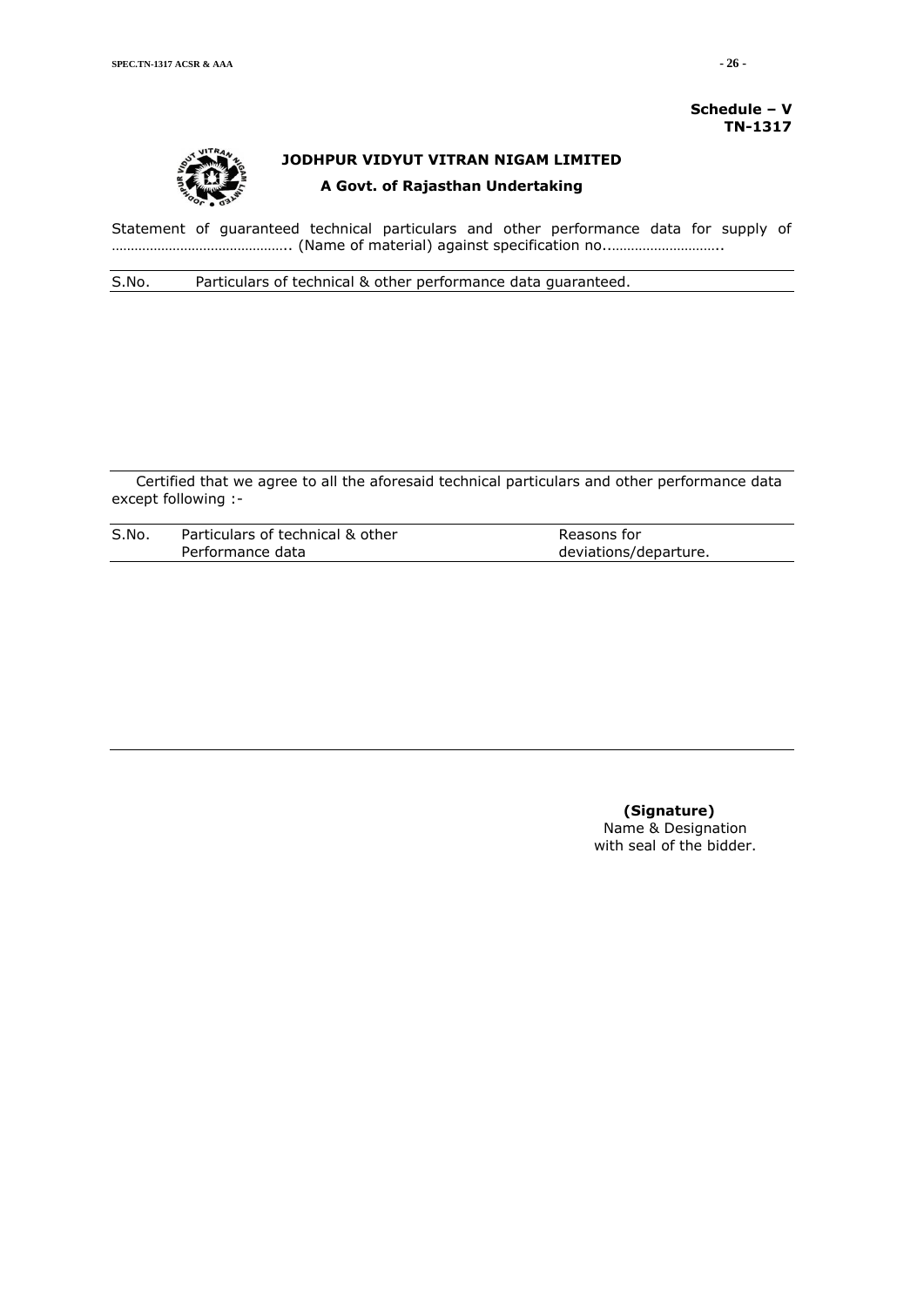#### **TN-1317**

#### **SCHEDULE-V-A**

#### **GUARANTEED TECHNICAL PARTICULARS OF ACSR CONDUCTOR** ----------------------------------------------------------------------------------------------------------

---------------------------------------------------------------------------------------------------------

#### S.NO. PARTICULARS ACSR CONDUCTOR

# **Weasel**

1. Manufacturer's name

 Office address Work's address

 Telephonic address Telephone Fax Telex Name of Contact Person

- 2. Code Name
- 3. Standard according to which the conductor will be manufactured and tested.
- 4. Whether conductor offered bears BIS standard mark. If yes, furnish copy of registration certificate of Bureau of Indian Standards.
- 5. Aluminum wires used in the construction of aluminum conductors galvanized reinforced (ACSR) as per tables of IS;398(Part.2)/1996

a) Diameter in mm :

- i) Nominal
- ii) Minimum
- iii) Maximum
- b) Cross sectional area of nominal Diameter wire (Sq. mm.)
- c) Mass (Kg./Km.)
- d) Resistance at 20 Deg. C. Maximum (Ohms./Km.)
- e) Breaking load (Min.) i) Before Stranding (KN) ii) After Stranding (KN)
- 6. Steel wire used in construction of aluminum conductors, galvanized steel reinforced (ACSR) as per tables of IS:398(Pt.2)/1996
- a) Diameter :
	- i) Nominal (mm)
	- ii) Minimum (mm)
- iii) Maximum (mm)
- b) Cross sectional area of nominal diameter wire (Sq.mm.)
- c) Mass (Kg./Km.)
- d) Breaking load (Min.)
	- i) Before Stranding (KN)

ii) After Stranding (KN)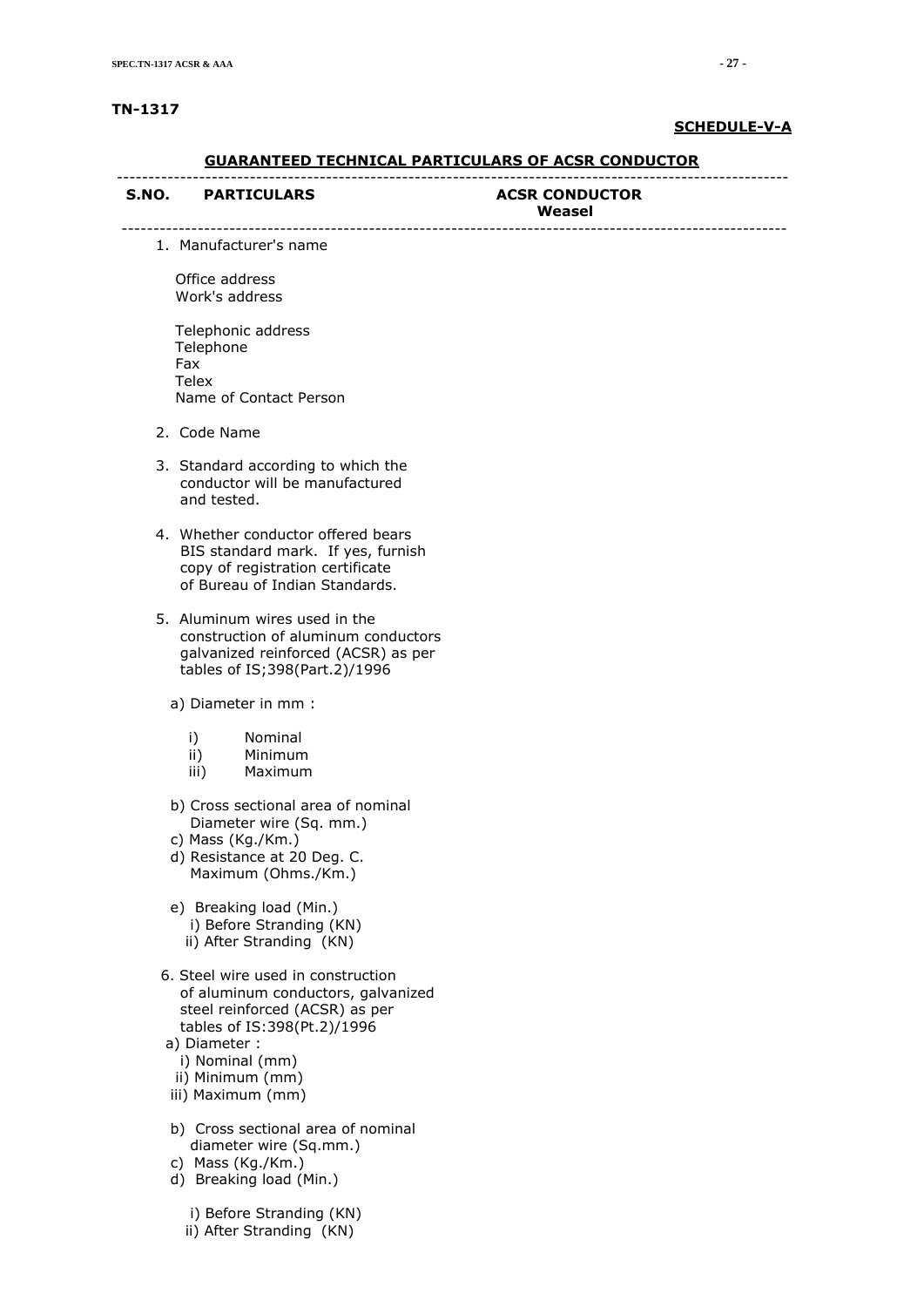- 7. Aluminum conductor galvanized steel reinforced as per tables of IS:398 (Part.2)/1996 :
	- a) Nominal Al. area (Sq.mm.)
	- b) Stranding and wire dia. i) Aluminum (mm)
	- ii) Steel (mm)
	- c) Sectional area of Al. sq.mm.
	- d) Total sectional area sq.mm.
	- e) Approx. overall diameter mm.
	- f) Approx. Mass (Kg./Km.).
	- g) Calculated resistance at
	- 20 Deg. C. (Max.)(Ohms./Km.)
	- h) Approximate calculated breaking load (KN)
- 8. a) Zinc coating of steel wire IS:4826/ 1979 with latest amendments.
	- i) No. of one minute dip. ii) No. of half minute dip.
	- b) Minimum weight of Zinc Coating Gm./Sq. mtr.
- 9. Standard length in Meter
- 10. No. of the short lengths as per Clause No.10 of specification of Schedule-III
- 11. Total length in one drum
- 12. Net Mass of conductor in one drum (Kg.)
- 13. Tare Mass of the drum with lagging (Kg.)
- 14. Gross Weight of the drum including weight of the conductor (Kg.)
- 15. Wooden Drums for ACSR ` Conductor :
	- i) Flange dia.
	- ii) Barrel dia.
	- iii)Traverse
- 16. Space between outer layer of Conductor and Inner surface of the external protective lagging of the drum after winding complete quantity of conductor in drum.
- 17. Other particulars if any.

 **RUBBER SEAL & Date**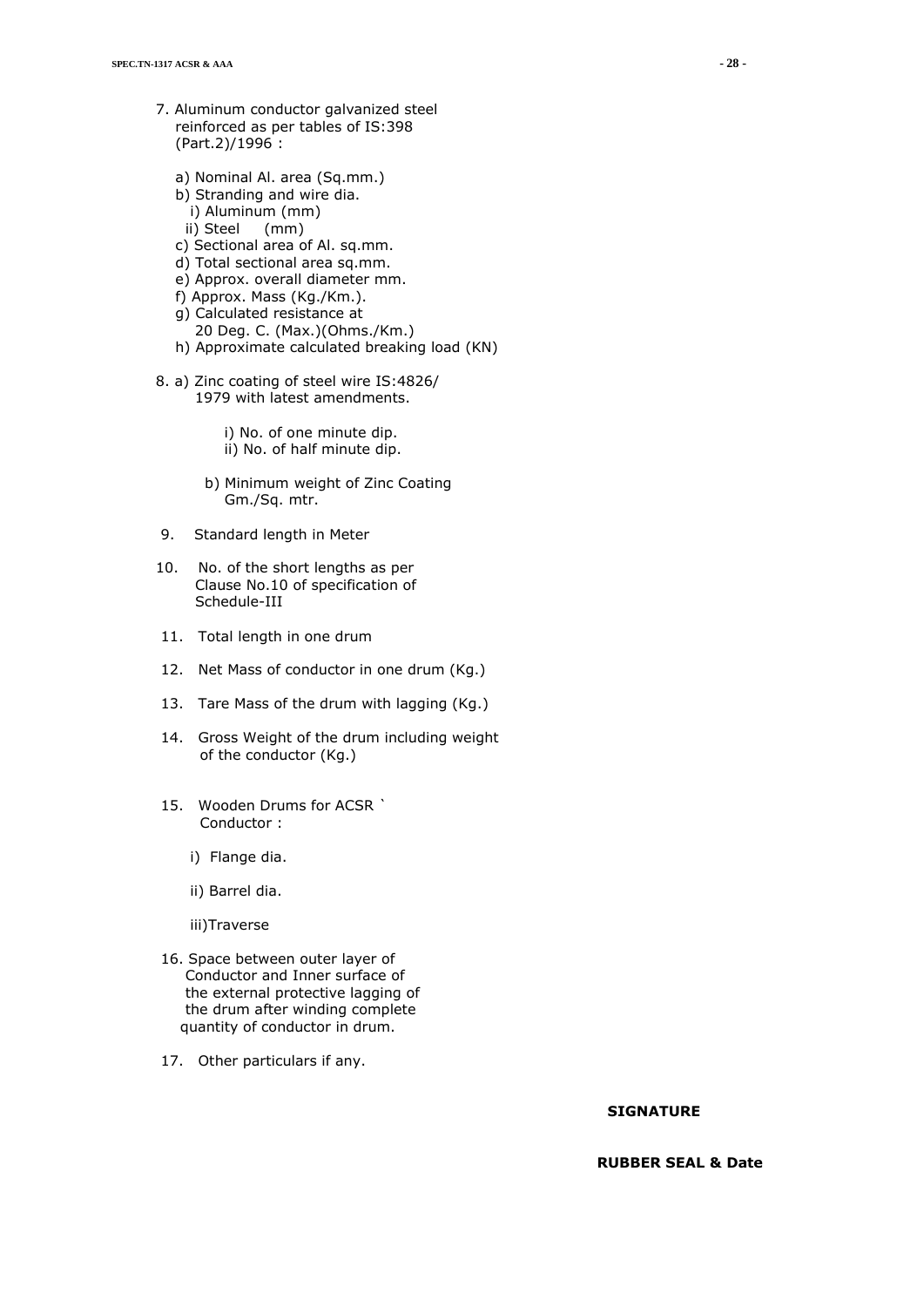#### **SCHEDULE-V-B TN-1317**

| <u>GUARANTEED TECHNICAL PARTICULARS OF AAA CONDUCTOR</u>                                                                                                                                                             |               |  |  |
|----------------------------------------------------------------------------------------------------------------------------------------------------------------------------------------------------------------------|---------------|--|--|
| S.NO. PARTICULARS                                                                                                                                                                                                    | AAA CONDUCTOR |  |  |
| 1. Manufacturer's name                                                                                                                                                                                               |               |  |  |
| Office address                                                                                                                                                                                                       |               |  |  |
| Work's address                                                                                                                                                                                                       |               |  |  |
| Telephonic address<br>Telephone<br>Fax<br><b>Telex</b><br>Name of Contact Person                                                                                                                                     |               |  |  |
| 2. Code Name<br>3. Standard according to which the<br>conductor will be manufactured and tested.                                                                                                                     |               |  |  |
| 4. Whether conductor offered bears<br>BIS standard mark. If yes, furnish<br>copy of registration certificate<br>of Bureau of Indian Standards.                                                                       |               |  |  |
| 5. Aluminum Alloy wires used in the<br>construction of AAA conductors<br>as per IS;398(Part.4)/1994                                                                                                                  |               |  |  |
| a) Diameter in mm :<br>i) Nominal<br>ii) Minimum<br>iii) Maximum                                                                                                                                                     |               |  |  |
| b) Cross sectional area of nominal<br>Diameter wire (Sq. mm.)                                                                                                                                                        |               |  |  |
| c) Mass (Kg./Km.)<br>d) Resistance at 20 Deg. C.<br>Maximum (Ohms./Km.)<br>e) Breaking load (Min.)<br>i) Before Stranding (KN)<br>ii) After Stranding (KN)                                                           |               |  |  |
| 6. Aluminum Alloy conductor as per<br>IS:398 (Part.4)/1994 :                                                                                                                                                         |               |  |  |
| a) Nominal Al. Alloy area (Sq.mm.)<br>b) Stranding and wire dia.                                                                                                                                                     |               |  |  |
| i) Aluminum Alloy (mm)                                                                                                                                                                                               |               |  |  |
| c) Sectional area of Al. Alloy sq.mm.<br>d) Approx. overall diameter mm.<br>e) Approx. Mass (Kg./Km.)<br>f) Calculated resistance at<br>20 Deg. C. (Max.)(Ohms./Km.)<br>g) Approximate calculated breaking load (KN) |               |  |  |

- 7. Standard length in Meter
- 8. No. of the short lengths as per Clause No.9 of specification of Schedule-III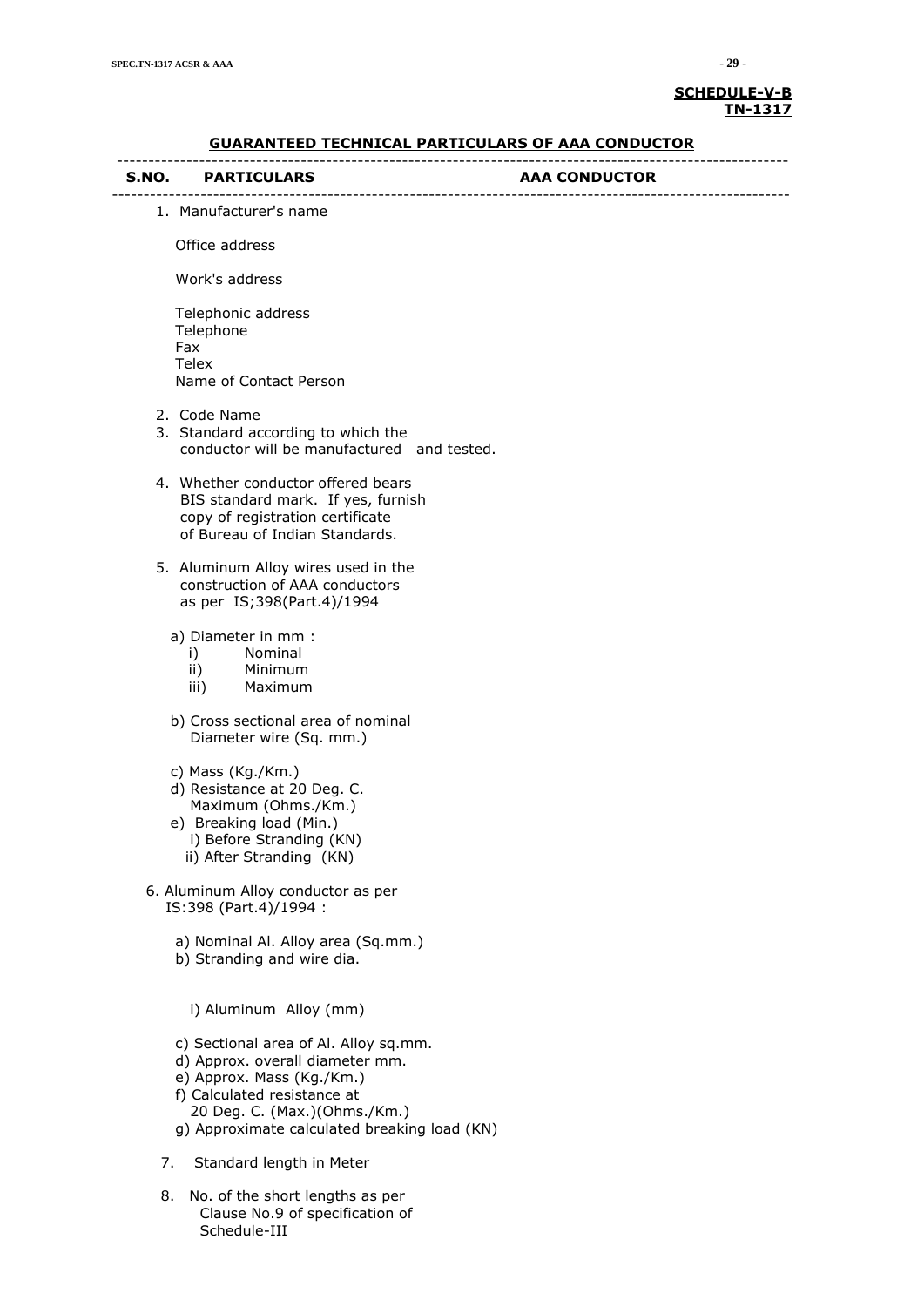- 9. Total length in one drum
- 10. Net Mass of conductor in one drum (Kg.)
- 11. Tare Mass of the drum with lagging (Kg.)
- 12. Gross Weight of the drum including weight of the conductor (Kg.)
- 13. Wooden Drums for AAA Conductor :
	- i) Flange dia.
	- ii) Barrel dia.

iii)Traverse

- 14. Space between outer layer of Conductor and Inner surface of the external protective lagging of the drum after winding complete quantity of conductor in drum.
- 15. Other particulars if any.

Date**:** 

#### **SIGNATURE RUBBER SEAL & Date**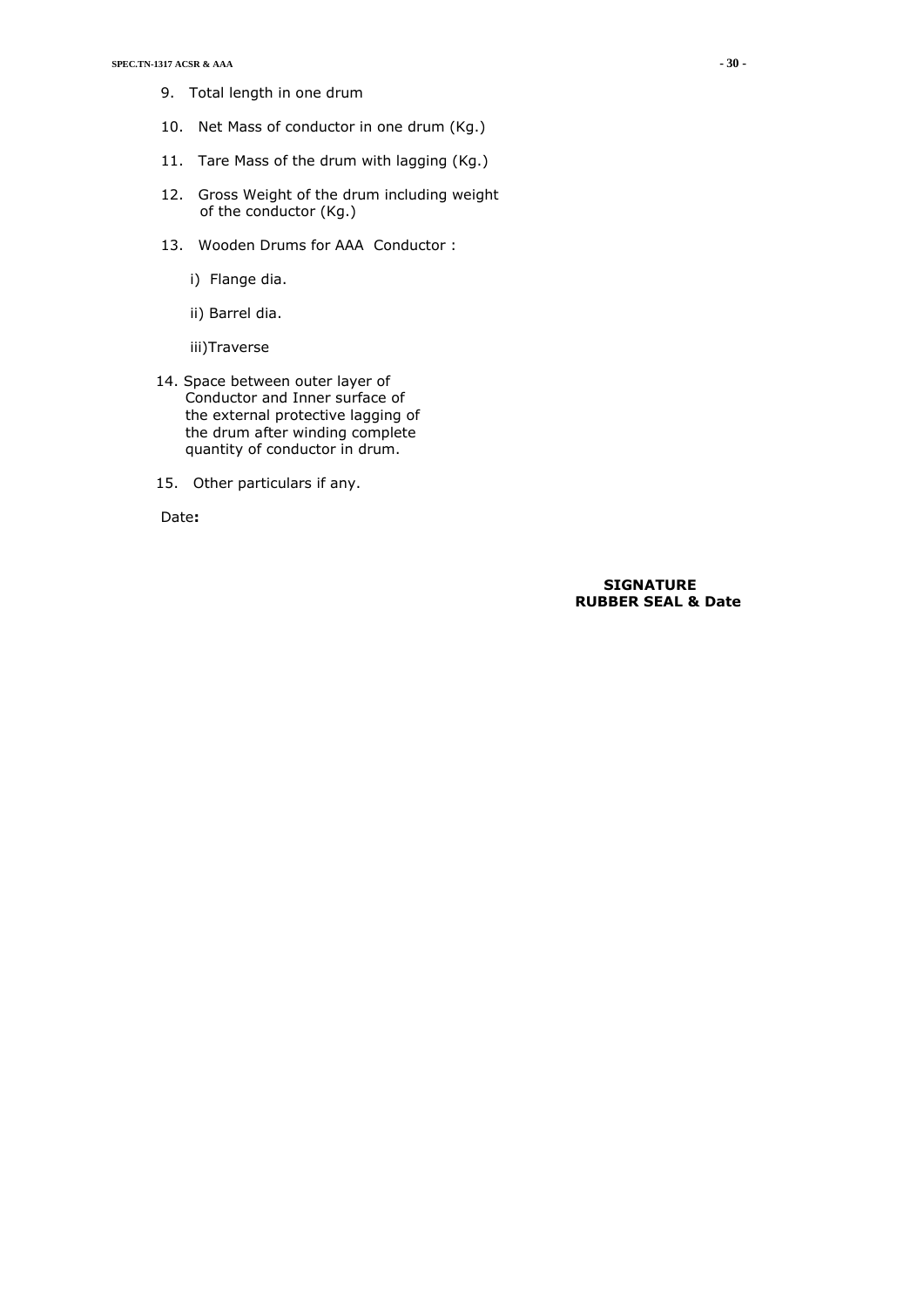The bidder shall state under this schedule the departure from the Purchaser's specification in respect of technical is as under:-

S.No. Main Deviations from Technical Specification.

Certified that we agree to all the technical specification of the NIT except for the deviation to the extent indicated above.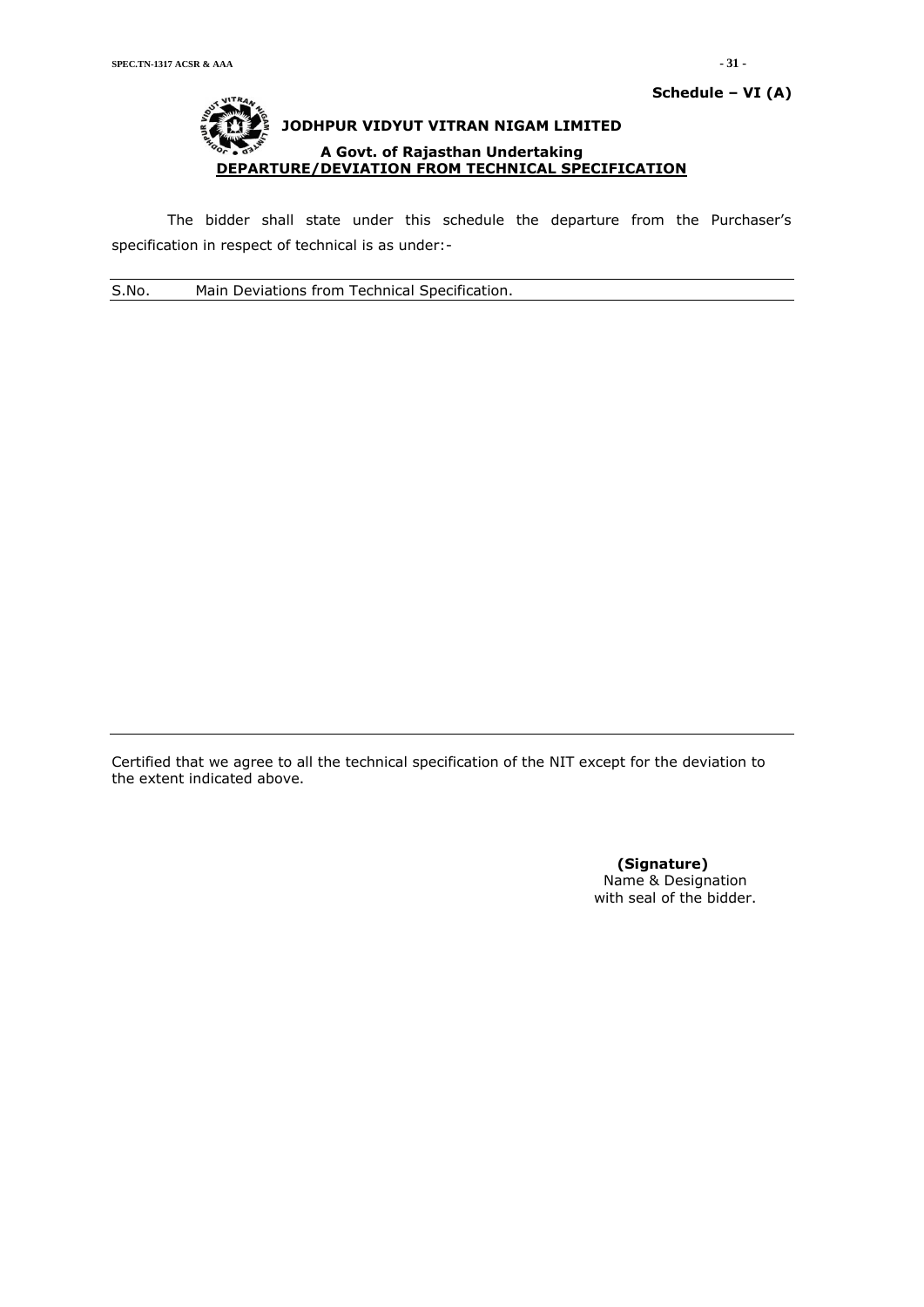

# **Schedule – VI (B)**

**JODHPUR VIDYUT VITRAN NIGAM LIMITED A Govt. of Rajasthan Undertaking DEPARTURE FROM COMMERCIAL TERMS & CONDITIONS OF THE SPECIFICATION**

The bidder shall state under this schedule the departure from the Purchaser's specification in respect of Commercial terms & conditions:-

S.No. Main Deviations from Specification.

Certified that we agree to all the commercial terms & conditions as laid down in General Conditions of Contract to the specification except for the deviation to the extent indicated above.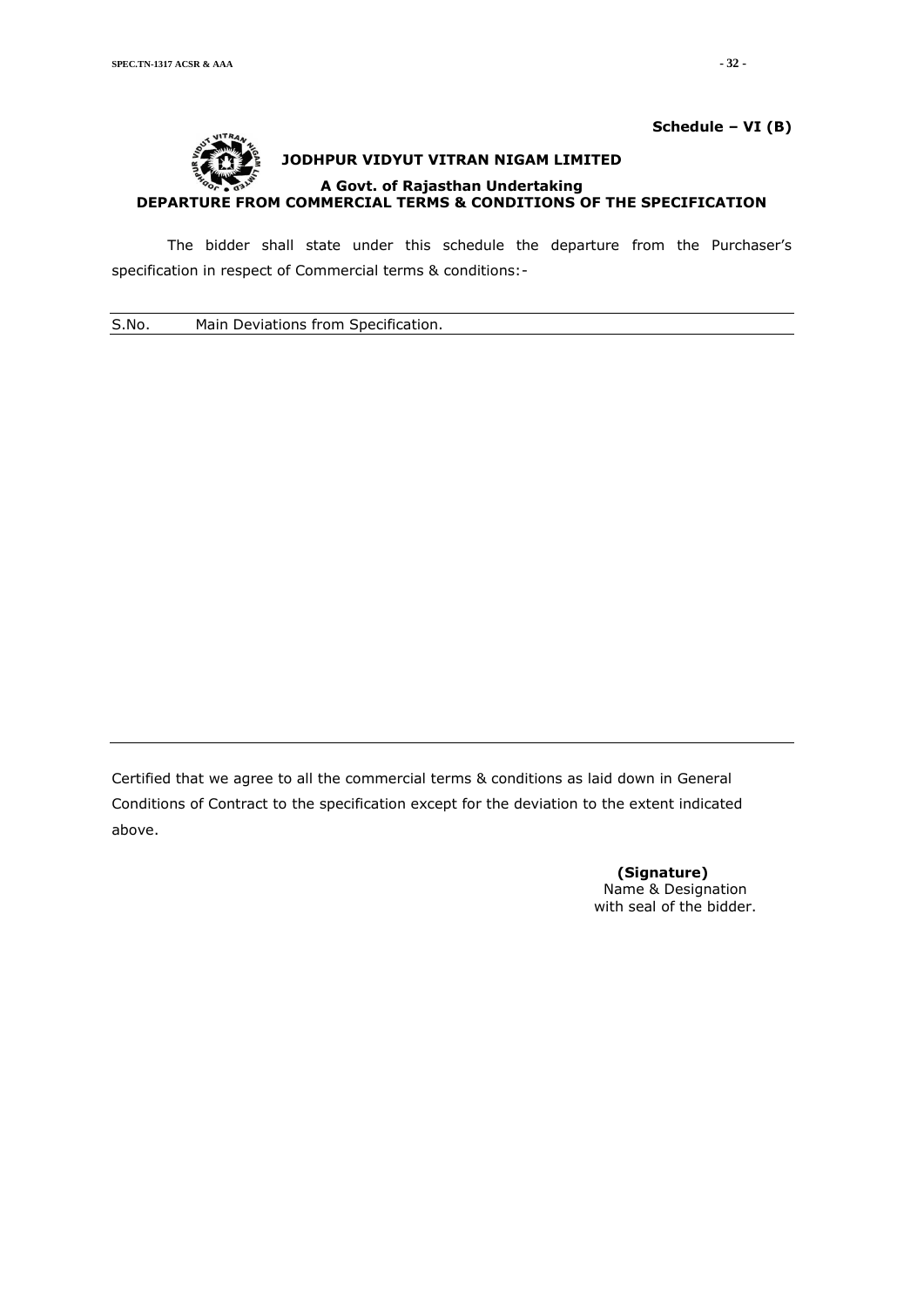**Schedule – VII TN-1317**



# **JODHPUR VIDYUT VITRAN NIGAM LIMITED A Govt. of Rajasthan Undertaking**

**LIST OF PAST SUPPLIES**

The bidder shall state under this schedule whether material and equipments, similar to those offered in the tender have been previously supplied by him. A list shall be given of such orders executed by him together with information regarding the names of purchasing organizations, quantities supplied and when the supplies were effected. This list should be in form given below:-

|       | of items supplied    | Km.    | & Date    | of purchasing authority | Completion |
|-------|----------------------|--------|-----------|-------------------------|------------|
| S.No. | Detailed particulars | Otv in | Order No. | Name & details          | Date of    |

| If executed partially<br>to be mentioned<br>(Qty. in Km) | whether still<br>to be executed |  | Remarks |
|----------------------------------------------------------|---------------------------------|--|---------|
|                                                          |                                 |  | 10      |

**Note:** Separate schedules are to be furnished by the bidder for past supply to the JVVNL, Jaipur other State Electricity Boards and other Departments /Organizations.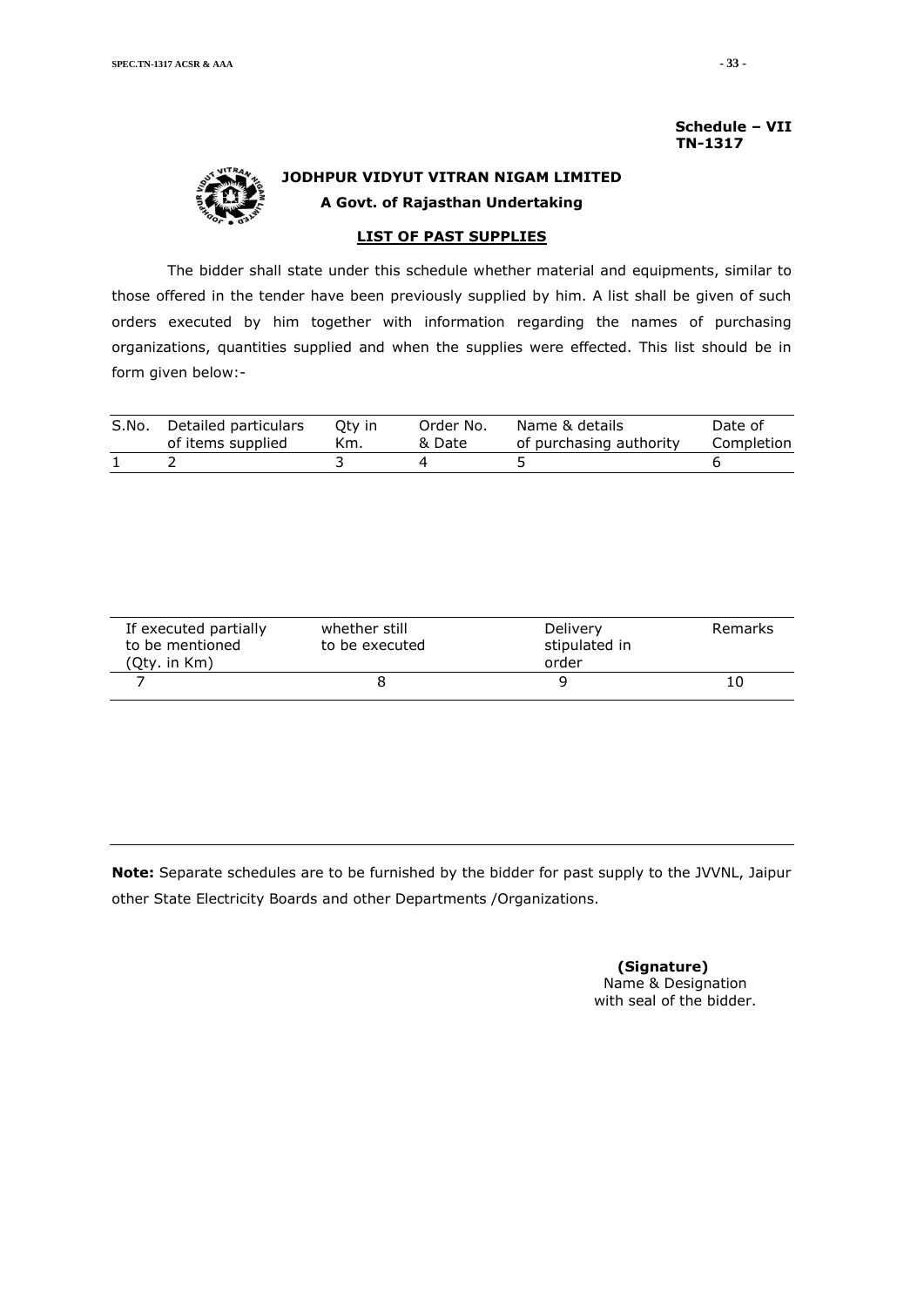#### **TO WHOMSOEVER IT MAY CONCERN**

This is to certify that M/s. \_\_\_\_\_\_\_\_\_\_\_\_\_\_\_\_\_\_\_\_\_\_\_\_\_\_\_\_\_\_\_\_\_\_\_\_(Complete with address) have manufactured and supplied the goods / equipments / material during the following financial year(s) to the Electrical Utilities / Government Departments / Discoms/ SEBs as detailed out below:

| S.Nol | <b>Financial</b><br>year in   | <b>Detailed</b><br><b>Particulars</b> | <b>Name and</b><br>particulars | Order No. &<br>date                     | <b>Unit</b> |                     |                      | <b>Ordered</b> | <b>Actual Supplied</b><br>up to |    | <b>Remarks</b> |
|-------|-------------------------------|---------------------------------------|--------------------------------|-----------------------------------------|-------------|---------------------|----------------------|----------------|---------------------------------|----|----------------|
|       | which<br>material<br>supplied | of item(s)<br>supplied                | оf<br>purchasing<br>authority  | against<br>which<br>item(s)<br>supplied |             | <b>Quant</b><br>ity | <b>Value</b><br>(Rs) | Quantity       | <b>Value</b><br>(Rs)            |    |                |
|       |                               | 3                                     | 4                              | 5                                       | 6           | ⇁                   | 8                    | 9              | 10                              | 11 |                |
|       |                               |                                       |                                |                                         |             |                     |                      |                |                                 |    |                |
|       |                               |                                       |                                |                                         |             |                     |                      |                |                                 |    |                |
|       |                               |                                       |                                |                                         |             |                     |                      |                |                                 |    |                |

Signature With Seal of the Bidder

 Signature of C.A Name & Designation Name : Address:

Date\_\_\_\_\_\_\_\_\_\_\_\_\_ Place

Membership No:

The above particulars are true and correct based on explanations, records and books of accounts produced before us. Further the above certificate issued on the request of the company.

CA Firm (  $\qquad \qquad$  )

**Note:-** The material supplied and accepted for same/higher rating for Turnkey projects to a licensed power utility/Govt. shall be considered for the purpose of evaluating criteria. The certificate given by C.A. shall indicate above quantity separately.

**TN-1317**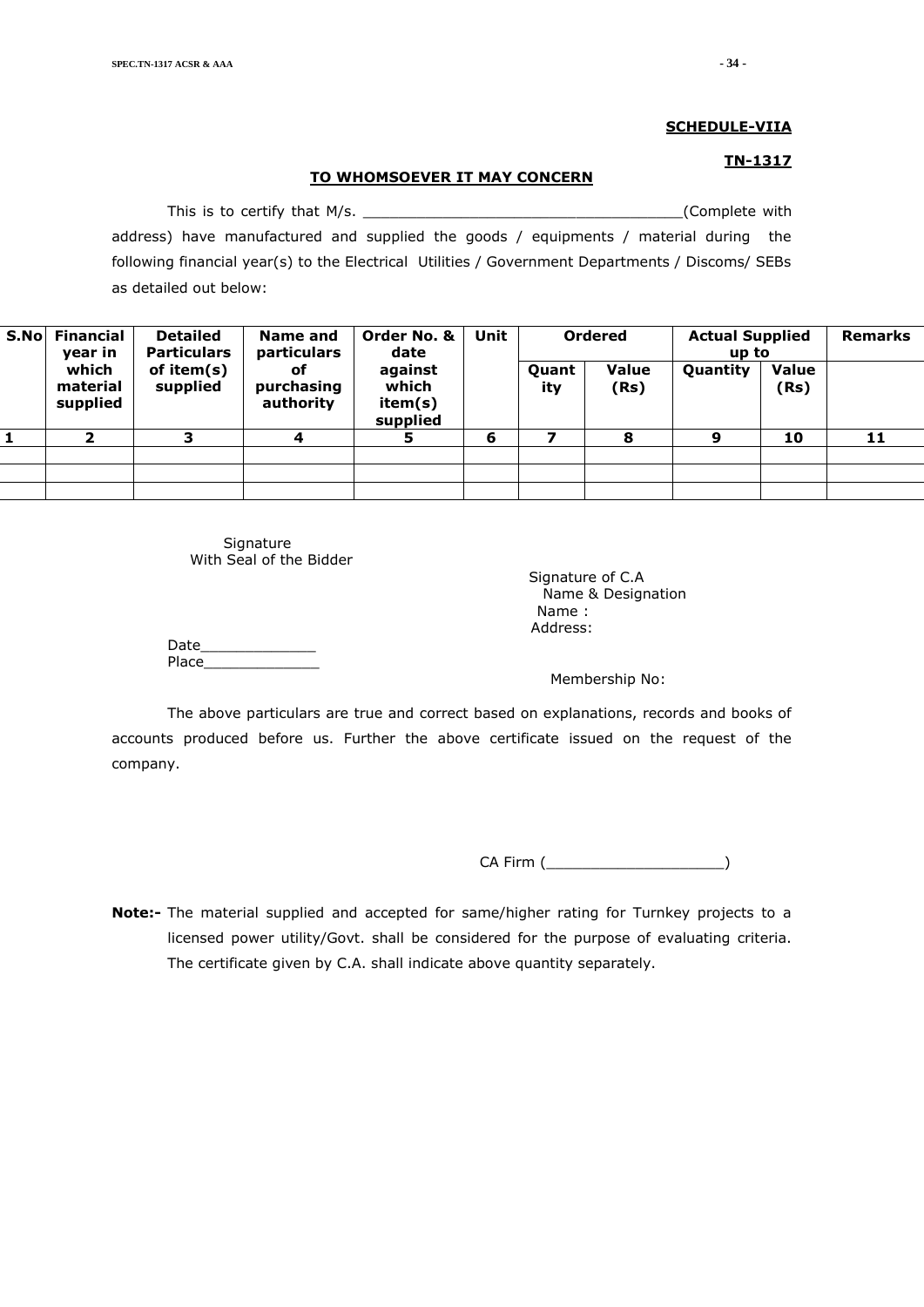#### **TN-1317 SCHEDUE-VIII**

#### **JODHPUR VIDYUT VITRAN NIGAM LIMITED**

#### **DELIVERY SCHEDULE**

#### **PART – A**

The delivery Schedule of the material by the Purchaser Officer is as mentioned hereunder:-

| S.N<br>$\mathbf{o}$ | <b>Particular Of Material</b>                                         | <b>Commencement</b><br><b>Period</b>                   | <b>Rate of Supply</b><br>per Month                           | <b>Period for</b><br><b>Completion of</b><br>delivery of<br><b>Entire material</b> |
|---------------------|-----------------------------------------------------------------------|--------------------------------------------------------|--------------------------------------------------------------|------------------------------------------------------------------------------------|
|                     | ACSR & AAA Conductor as<br>Specification<br>against<br>per<br>TN-1317 | After 30 Days from<br>the date of receipt<br>of $P.O.$ | At equal monthly<br>installment of each<br>type of Conductor | 09(Nine) Months<br>thereafter for<br>each type of<br>Conductor                     |

**Note –** In case ordered quantity is different than quoted quantity, then monthly delivery shall be adjusted proportionately. **Tenders in which monthly delivery schedule as above is not indicated, shall be considered as NON-RESPONSIVE.**

## **PART - B**

In case bidder deviates from the delivery schedule mentioned by the purchaser in Part-A, then the delivery Schedule of the material by the bidder shall be indicated / mentioned as under:-

| S.N | <b>Particular Of Material</b> | <b>Commencement</b><br><b>Period</b> | <b>Rate Of</b><br><b>Supply per</b><br>Month | <b>Period for Completion of</b><br>delivery of Entire material |
|-----|-------------------------------|--------------------------------------|----------------------------------------------|----------------------------------------------------------------|
|     |                               |                                      |                                              |                                                                |

**Note**: (i) During the commencement period, the process of model assembly and submission of B.O.M. for approval shall be got completed.

(ii) During the commencement period the contractual formalities shall be got completed.